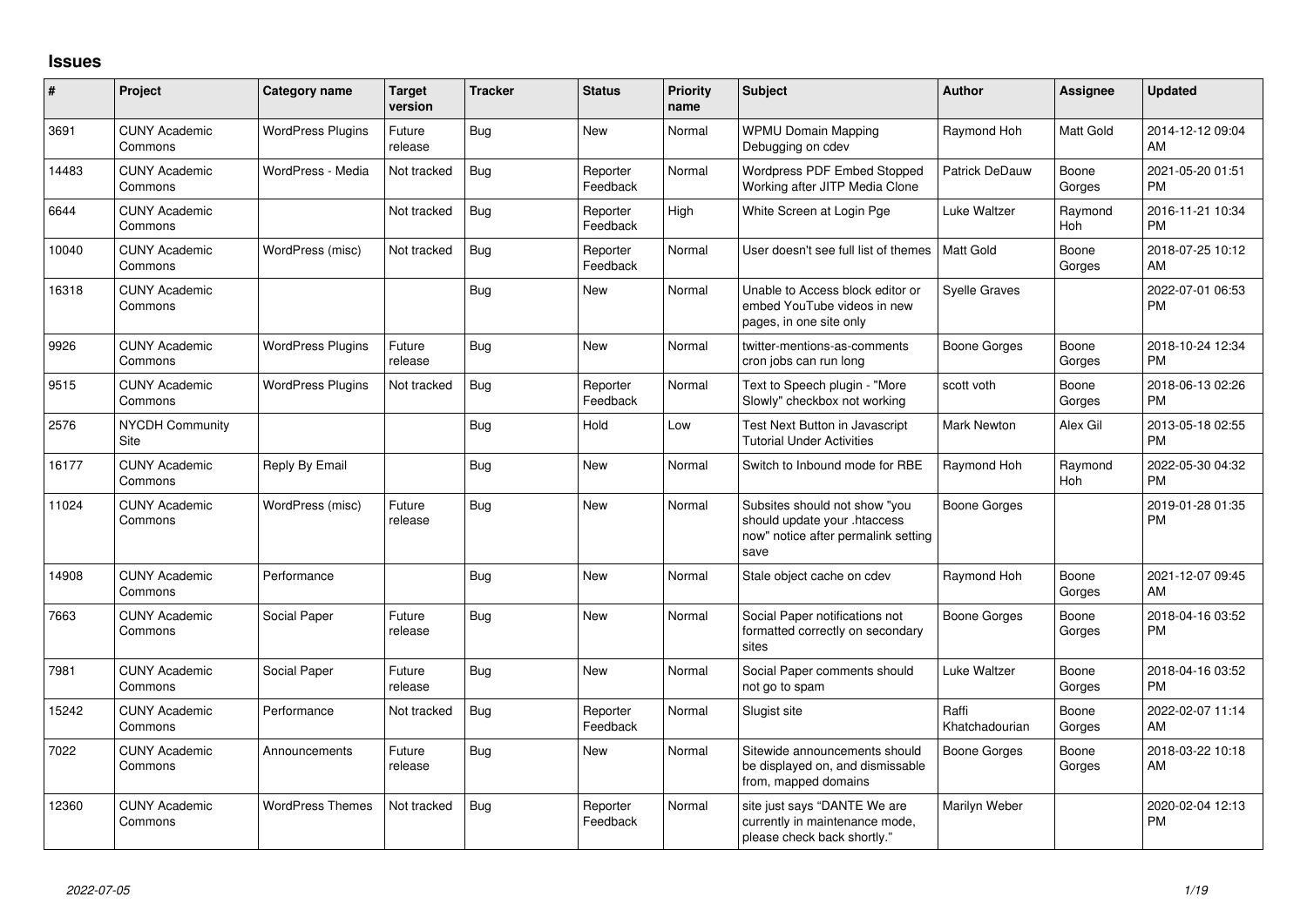| #     | Project                         | <b>Category name</b>       | <b>Target</b><br>version | <b>Tracker</b> | <b>Status</b>        | <b>Priority</b><br>name | <b>Subject</b>                                                     | <b>Author</b>           | <b>Assignee</b>     | <b>Updated</b>                |
|-------|---------------------------------|----------------------------|--------------------------|----------------|----------------------|-------------------------|--------------------------------------------------------------------|-------------------------|---------------------|-------------------------------|
| 12438 | <b>CUNY Academic</b><br>Commons | Courses                    | Not tracked              | Bug            | <b>New</b>           | Normal                  | Site appearing twice                                               | Laurie Hurson           | Boone<br>Gorges     | 2020-02-18 01:34<br><b>PM</b> |
| 4661  | <b>CUNY Academic</b><br>Commons | User Experience            | Future<br>release        | <b>Bug</b>     | Assigned             | Normal                  | Simplify Events text                                               | <b>Matt Gold</b>        | Samantha<br>Raddatz | 2015-10-02 09:06<br><b>PM</b> |
| 6356  | <b>CUNY Academic</b><br>Commons | <b>WordPress Plugins</b>   | Future<br>release        | Bug            | Reporter<br>Feedback | Low                     | Should Subscribe2 be<br>deprecated?                                | Luke Waltzer            |                     | 2017-03-20 12:20<br><b>PM</b> |
| 16245 | <b>CUNY Academic</b><br>Commons | WordPress (misc)           |                          | <b>Bug</b>     | Reporter<br>Feedback | Normal                  | Save Button missing on<br>WordPress Profile page                   | scott voth              | Raymond<br>Hoh      | 2022-06-16 03:09<br><b>PM</b> |
| 16319 | <b>CUNY Academic</b><br>Commons | <b>WordPress Plugins</b>   | 2.0.3                    | Bug            | <b>New</b>           | Normal                  | Request for Events Calendar Pro<br>5.14.2 update                   | Raymond Hoh             | Raymond<br>Hoh      | 2022-07-01 04:16<br><b>PM</b> |
| 9979  | <b>CUNY Academic</b><br>Commons | <b>Email Notifications</b> | Not tracked              | Bug            | Reporter<br>Feedback | Normal                  | Reports of slow email activation<br>emails                         | <b>Matt Gold</b>        | Boone<br>Gorges     | 2018-08-29 09:40<br><b>PM</b> |
| 5282  | <b>CUNY Academic</b><br>Commons | Social Paper               | Future<br>release        | <b>Bug</b>     | <b>New</b>           | Normal                  | Replying via email directs to paper<br>but not individual comment. | Marilyn Weber           | Raymond<br>Hoh      | 2016-03-02 01:48<br><b>PM</b> |
| 4388  | <b>CUNY Academic</b><br>Commons | WordPress (misc)           | Future<br>release        | Bug            | Assigned             | Normal                  | Repeated request for<br>authentication.                            | Alice.Lynn<br>McMichael | Raymond<br>Hoh      | 2015-08-11 07:35<br><b>PM</b> |
| 16199 | <b>CUNY Academic</b><br>Commons | Directories                | 2.0.3                    | Bug            | <b>New</b>           | Normal                  | Removed "Semester" Filter from<br><b>Courses Directory</b>         | Laurie Hurson           | Boone<br>Gorges     | 2022-06-29 11:32<br>AM        |
| 8991  | <b>CUNY Academic</b><br>Commons | Reply By Email             | Not tracked              | <b>Bug</b>     | Hold                 | Normal                  | RBE duplicate email message<br>issue                               | <b>Matt Gold</b>        | Raymond<br>Hoh      | 2018-02-18 08:53<br><b>PM</b> |
| 9060  | <b>CUNY Academic</b><br>Commons | Commons In A Box           | Not tracked              | <b>Bug</b>     | Hold                 | Normal                  | Problems with CBox image library<br>/ upload                       | Lisa Rhody              | Raymond<br>Hoh      | 2018-01-10 03:26<br><b>PM</b> |
| 14629 | <b>CUNY Academic</b><br>Commons |                            | Not tracked              | <b>Bug</b>     | Reporter<br>Feedback | Normal                  | Possible Post Order Bug?                                           | <b>Syelle Graves</b>    |                     | 2021-09-14 10:47<br>AM        |
| 11971 | <b>CUNY Academic</b><br>Commons | <b>Email Notifications</b> | Future<br>release        | Bug            | Reporter<br>Feedback | Low                     | Pictures obscured in emailed post<br>notifications                 | Marilyn Weber           | Raymond<br>Hoh      | 2019-11-21 01:14<br><b>PM</b> |
| 5317  | <b>CUNY Academic</b><br>Commons | Group Blogs                | Not tracked              | Bug            | Reporter<br>Feedback | Normal                  | Notifications of New Post Didn't<br>Come                           | Luke Waltzer            | Samantha<br>Raddatz | 2016-03-21 10:41<br><b>PM</b> |
| 12436 | <b>CUNY Academic</b><br>Commons |                            | Not tracked              | Bug            | Assigned             | Normal                  | Nightly system downtime                                            | Boone Gorges            |                     | 2020-08-01 09:30<br>AM        |
| 10262 | <b>CUNY Academic</b><br>Commons |                            | Not tracked              | <b>Bug</b>     | Reporter<br>Feedback | Normal                  | Newsletter Plugin: Broken Image<br>at Bottom of All Newsletters    | Mark Webb               | Raymond<br>Hoh      | 2018-08-30 05:17<br><b>PM</b> |
| 10678 | <b>CUNY Academic</b><br>Commons |                            | Not tracked              | <b>Bug</b>     | Reporter<br>Feedback | High                    | Newsletter Plugin Not Sending<br><b>Out Newsletters</b>            | Mark Webb               | Boone<br>Gorges     | 2019-09-16 09:38<br><b>PM</b> |
| 4972  | <b>CUNY Academic</b><br>Commons | Analytics                  | Not tracked              | <b>Bug</b>     | New                  | Normal                  | <b>Newsletter Analytics</b>                                        | Stephen Real            | Matt Gold           | 2015-12-09 12:54<br><b>PM</b> |
| 16255 | <b>CUNY Academic</b><br>Commons | WordPress (misc)           |                          | <b>Bug</b>     | New                  | Normal                  | Need to define 'MULTISITE'<br>constant in wp-config.php            | Raymond Hoh             |                     | 2022-06-19 09:31<br>AM        |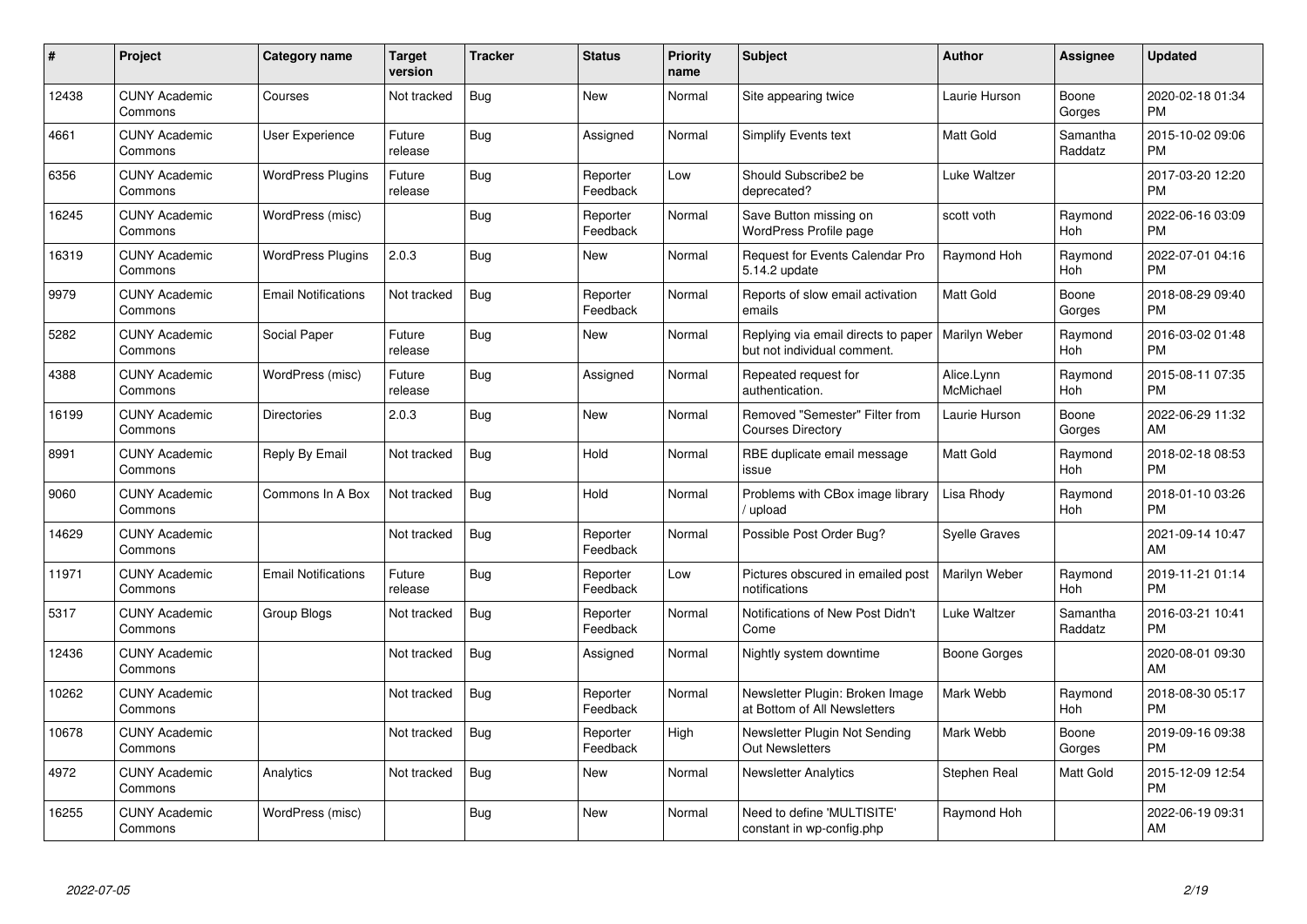| $\vert$ # | <b>Project</b>                  | Category name            | <b>Target</b><br>version | <b>Tracker</b> | <b>Status</b>        | <b>Priority</b><br>name | <b>Subject</b>                                                               | <b>Author</b>           | Assignee        | <b>Updated</b>                |
|-----------|---------------------------------|--------------------------|--------------------------|----------------|----------------------|-------------------------|------------------------------------------------------------------------------|-------------------------|-----------------|-------------------------------|
| 3419      | <b>CUNY Academic</b><br>Commons | Group Invitations        | 1.6.14                   | Bug            | Testing<br>Required  | Normal                  | Neatening the display of<br>messages on group requests                       | <b>Matt Gold</b>        | Boone<br>Gorges | 2014-09-01 09:29<br><b>PM</b> |
| 4535      | <b>CUNY Academic</b><br>Commons | My Commons               | Future<br>release        | Bug            | <b>New</b>           | Low                     | My Commons filter issue                                                      | scott voth              | Raymond<br>Hoh  | 2015-09-01 11:17<br>AM        |
| 8992      | <b>NYCDH Community</b><br>Site  |                          |                          | Bug            | Assigned             | Normal                  | Multiple RBE error reports                                                   | <b>Matt Gold</b>        | Raymond<br>Hoh  | 2017-12-11 05:43<br><b>PM</b> |
| 11392     | <b>CUNY Academic</b><br>Commons |                          | Future<br>release        | Bug            | <b>New</b>           | Normal                  | Migrate users away from<br><b>StatPress</b>                                  | Boone Gorges            |                 | 2019-04-23 03:53<br><b>PM</b> |
| 10794     | <b>CUNY Academic</b><br>Commons | Performance              | Not tracked              | Bug            | <b>New</b>           | Normal                  | Memcached connection<br>occasionally breaks                                  | Boone Gorges            | Boone<br>Gorges | 2018-12-06 03:30<br><b>PM</b> |
| 15757     | <b>CUNY Academic</b><br>Commons |                          |                          | <b>Bug</b>     | <b>New</b>           | Normal                  | Members # do not match                                                       | Laurie Hurson           |                 | 2022-03-30 04:52<br><b>PM</b> |
| 6995      | <b>CUNY Academic</b><br>Commons | Home Page                | Not tracked              | <b>Bug</b>     | Assigned             | Normal                  | member filter on homepage not<br>working                                     | Matt Gold               | Raymond<br>Hoh  | 2016-12-11 09:46<br><b>PM</b> |
| 2618      | <b>NYCDH Community</b><br>Site  |                          |                          | Bug            | Assigned             | Low                     | Mark blogs as spam when created<br>by users marked as spam                   | Matt Gold               | Boone<br>Gorges | 2013-06-09 11:38<br><b>PM</b> |
| 14496     | <b>CUNY Academic</b><br>Commons | Domain Mapping           | Future<br>release        | Bug            | <b>New</b>           | Normal                  | Mapped domain SSO uses<br>third-party cookies                                | Raymond Hoh             | Raymond<br>Hoh  | 2021-05-24 04:03<br><b>PM</b> |
| 5268      | <b>CUNY Academic</b><br>Commons | Group Forums             | Future<br>release        | Bug            | Assigned             | Normal                  | Long-time to post to multiple<br>groups                                      | Luke Waltzer            | Daniel Jones    | 2016-09-07 06:31<br><b>PM</b> |
| 11556     | <b>CUNY Academic</b><br>Commons | Courses                  | Not tracked              | <b>Bug</b>     | Reporter<br>Feedback | Normal                  | Instructor name given in course<br>listing                                   | Tom Harbison            |                 | 2019-06-25 04:12<br><b>PM</b> |
| 14792     | <b>CUNY Academic</b><br>Commons |                          |                          | <b>Bug</b>     | <b>New</b>           | Normal                  | Inconsistent email notifications<br>from gravity forms                       | Raffi<br>Khatchadourian |                 | 2021-10-04 01:50<br><b>PM</b> |
| 11879     | <b>CUNY Academic</b><br>Commons |                          | Not tracked              | <b>Bug</b>     | <b>New</b>           | Normal                  | Hypothesis comments appearing<br>on multiple, different pdfs across<br>blogs | Laurie Hurson           | Laurie Hurson   | 2019-09-19 02:39<br><b>PM</b> |
| 13457     | <b>CUNY Academic</b><br>Commons | Group Forums             | 2.0.3                    | Bug            | <b>New</b>           | High                    | Forum post not sending<br>notifications                                      | Filipa Calado           | Raymond<br>Hoh  | 2022-06-29 11:32<br>AM        |
| 11120     | <b>CUNY Academic</b><br>Commons | <b>WordPress Plugins</b> | Not tracked              | Bug            | Reporter<br>Feedback | Normal                  | Events Manager Events Not<br>Showing Up                                      | Mark Webb               |                 | 2019-02-27 04:10<br><b>PM</b> |
| 4438      | <b>CUNY Academic</b><br>Commons | Events                   | Future<br>release        | Bug            | Assigned             | Normal                  | Events Calendar - Export<br><b>Recurring Events</b>                          | scott voth              | Daniel Jones    | 2016-05-23 04:25<br><b>PM</b> |
| 9289      | <b>CUNY Academic</b><br>Commons | <b>WordPress Plugins</b> | Future<br>release        | Bug            | Reporter<br>Feedback | Normal                  | Email Users Plugin                                                           | Laurie Hurson           | Boone<br>Gorges | 2018-10-24 12:34<br><b>PM</b> |
| 14987     | <b>CUNY Academic</b><br>Commons | <b>WordPress Plugins</b> | Future<br>release        | <b>Bug</b>     | New                  | Normal                  | Elementor update causes<br>database freeze-up                                | Boone Gorges            | Boone<br>Gorges | 2021-11-29 12:02<br><b>PM</b> |
| 12198     | <b>CUNY Academic</b><br>Commons |                          | Not tracked              | Bug            | Reporter<br>Feedback | Normal                  | Duplicate listing in My Sites                                                | <b>Tom Harbison</b>     |                 | 2019-12-09 05:50<br><b>PM</b> |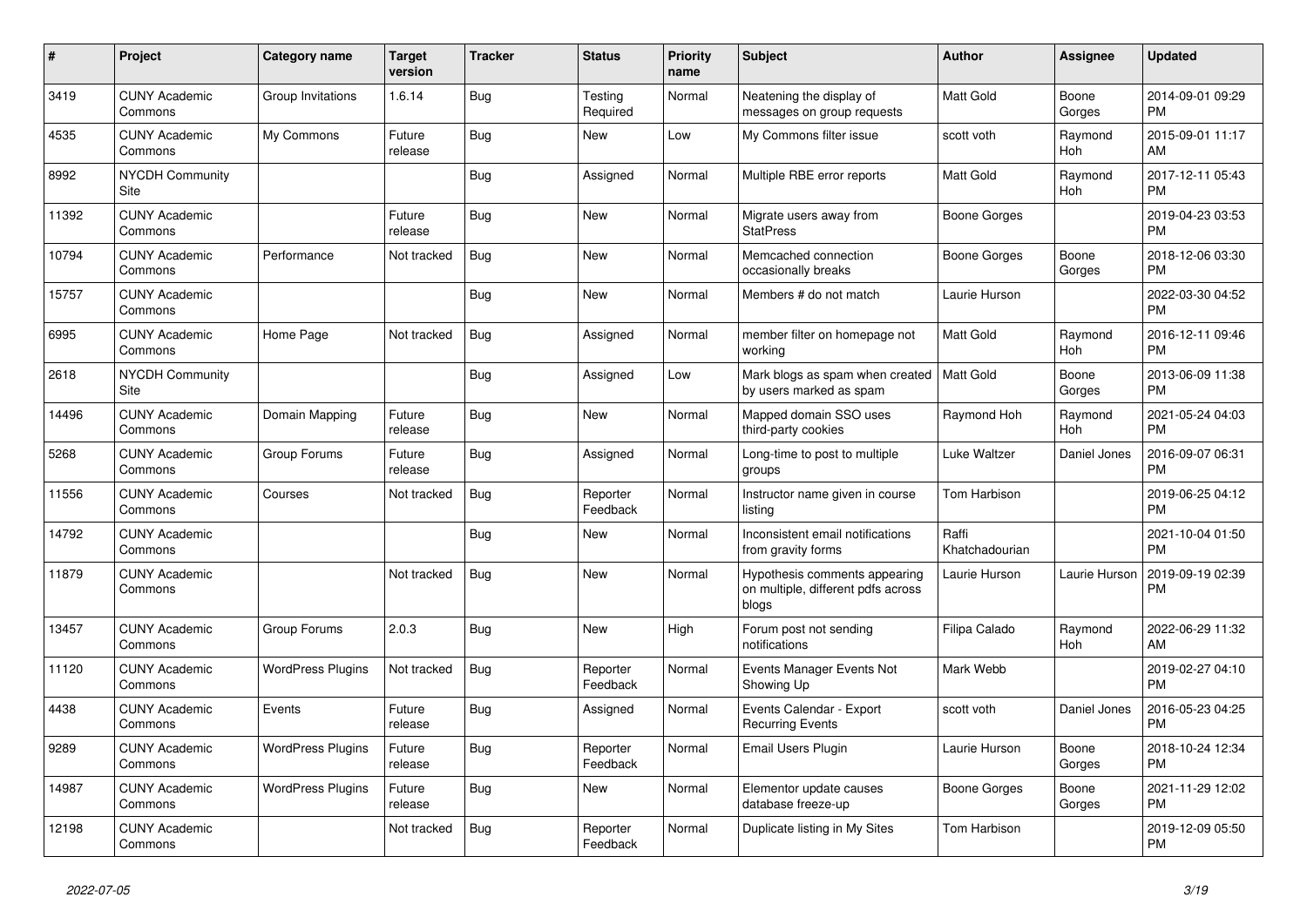| #     | Project                         | <b>Category name</b>     | Target<br>version | <b>Tracker</b> | <b>Status</b>        | Priority<br>name | <b>Subject</b>                                                       | <b>Author</b>           | Assignee            | <b>Updated</b>                |
|-------|---------------------------------|--------------------------|-------------------|----------------|----------------------|------------------|----------------------------------------------------------------------|-------------------------|---------------------|-------------------------------|
| 7928  | <b>CUNY Academic</b><br>Commons | Group Forums             | Not tracked       | Bug            | <b>New</b>           | Normal           | Duplicate Forum post                                                 | Luke Waltzer            | Raymond<br>Hoh      | 2017-04-11 09:27<br><b>PM</b> |
| 14940 | <b>CUNY Academic</b><br>Commons |                          |                   | Bug            | <b>New</b>           | Normal           | Discrepancy between Commons<br>profile "sites" and actual # of sites | Laurie Hurson           |                     | 2021-11-08 11:09<br>AM        |
| 5691  | <b>CUNY Academic</b><br>Commons | Blogs (BuddyPress)       | Future<br>release | <b>Bug</b>     | Assigned             | High             | Differing numbers on Sites display                                   | <b>Matt Gold</b>        | Raymond<br>Hoh      | 2016-06-13 01:37<br><b>PM</b> |
| 13430 | <b>CUNY Academic</b><br>Commons | Reply By Email           | Not tracked       | Bug            | <b>New</b>           | Normal           | Delay in RBE                                                         | Luke Waltzer            | Raymond<br>Hoh      | 2020-10-13 11:16<br>AM        |
| 13328 | <b>CUNY Academic</b><br>Commons | Group Forums             | Not tracked       | <b>Bug</b>     | Reporter<br>Feedback | Normal           | cross-posting in two related<br>groups                               | Marilyn Weber           | Raymond<br>Hoh      | 2020-09-15 10:39<br><b>PM</b> |
| 8440  | <b>CUNY Academic</b><br>Commons | Onboarding               | Not tracked       | <b>Bug</b>     | <b>New</b>           | Normal           | Create Test Email Accounts for<br><b>Onboarding Project</b>          | Stephen Real            | <b>Stephen Real</b> | 2017-08-01 09:49<br><b>PM</b> |
| 13949 | <b>CUNY Academic</b><br>Commons |                          | Not tracked       | Bug            | <b>New</b>           | Normal           | Continued debugging of runaway<br>MySQL connections                  | Matt Gold               | Boone<br>Gorges     | 2021-09-14 10:42<br>AM        |
| 14936 | <b>CUNY Academic</b><br>Commons |                          |                   | Bug            | <b>New</b>           | Normal           | Commons websites blocked by<br>SPS campus network                    | Laurie Hurson           |                     | 2021-11-03 03:57<br><b>PM</b> |
| 12573 | <b>CUNY Academic</b><br>Commons | <b>WordPress Plugins</b> | Future<br>release | Bug            | <b>New</b>           | Normal           | <b>CommentPress Core Issues</b>                                      | scott voth              |                     | 2020-03-24 04:32<br><b>PM</b> |
| 13331 | <b>CUNY Academic</b><br>Commons | Site cloning             | Future<br>release | Bug            | <b>New</b>           | Normal           | Combine Site Template and Clone<br>operations                        | <b>Boone Gorges</b>     | Jeremy Felt         | 2021-11-19 12:39<br><b>PM</b> |
| 9346  | <b>CUNY Academic</b><br>Commons | WordPress (misc)         | Not tracked       | <b>Bug</b>     | <b>New</b>           | Normal           | Clone cetls.bmcc.cuny.edu for<br>development                         | Owen Roberts            | Raymond<br>Hoh      | 2018-03-06 05:35<br><b>PM</b> |
| 11649 | <b>CUNY Academic</b><br>Commons | <b>WordPress Plugins</b> | 2.0.3             | Bug            | In Progress          | Normal           | CC license displayed on every<br>page                                | Gina Cherry             | Raymond<br>Hoh      | 2022-06-29 11:32<br>AM        |
| 6755  | <b>CUNY Academic</b><br>Commons | WordPress (misc)         | Future<br>release | <b>Bug</b>     | New                  | Normal           | Cannot Deactivate Plugin                                             | Laura Kane              |                     | 2016-11-16 01:12<br><b>PM</b> |
| 15516 | <b>CUNY Academic</b><br>Commons | <b>WordPress Plugins</b> |                   | <b>Bug</b>     | Reporter<br>Feedback | Normal           | Can't publish or save draft of post<br>on wordpress.com              | Raffi<br>Khatchadourian | Raymond<br>Hoh      | 2022-03-02 05:52<br>PM.       |
| 2167  | <b>CUNY Academic</b><br>Commons | WordPress (misc)         | Future<br>release | Bug            | Assigned             | Normal           | CAC-Livestream Plugin Issues                                         | Michael Smith           | Dominic<br>Giglio   | 2015-01-02 03:06<br><b>PM</b> |
| 16294 | <b>CUNY Academic</b><br>Commons |                          |                   | Bug            | New                  | Urgent           | CAC is down                                                          | Raffi<br>Khatchadourian |                     | 2022-06-27 02:00<br><b>PM</b> |
| 6749  | <b>CUNY Academic</b><br>Commons | Events                   | Future<br>release | Bug            | New                  | Low              | BPEO iCal request can trigger<br>very large number of DB queries     | Boone Gorges            | Raymond<br>Hoh      | 2016-11-15 10:09<br><b>PM</b> |
| 11415 | <b>CUNY Academic</b><br>Commons | <b>WordPress Plugins</b> | Not tracked       | Bug            | Reporter<br>Feedback | Normal           | <b>Blog Subscriptions in Jetpack</b>                                 | Laurie Hurson           |                     | 2019-05-14 10:34<br>AM        |
| 14113 | <b>CUNY Academic</b><br>Commons | WordPress (misc)         | Future<br>release | Bug            | Hold                 | Normal           | Block Editor Not Working on this<br>page - Json error                | scott voth              | Boone<br>Gorges     | 2021-03-05 11:01<br>AM        |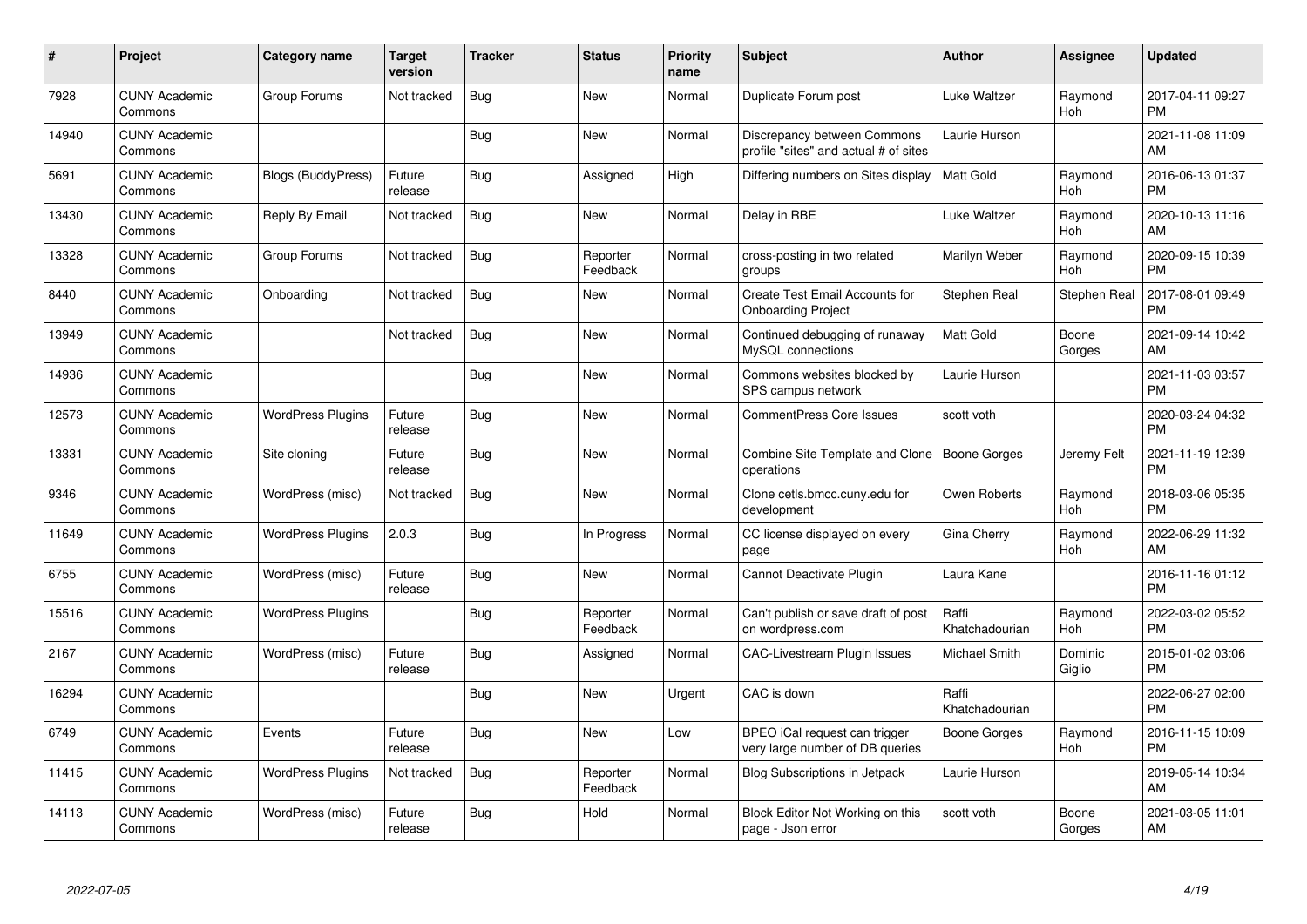| #     | Project                         | Category name            | <b>Target</b><br>version | <b>Tracker</b> | <b>Status</b>        | <b>Priority</b><br>name | <b>Subject</b>                                                                                  | <b>Author</b>      | <b>Assignee</b>     | <b>Updated</b>                |
|-------|---------------------------------|--------------------------|--------------------------|----------------|----------------------|-------------------------|-------------------------------------------------------------------------------------------------|--------------------|---------------------|-------------------------------|
| 11243 | <b>CUNY Academic</b><br>Commons | <b>BuddyPress (misc)</b> | Future<br>release        | Bug            | <b>New</b>           | Normal                  | Audit bp-custom.php                                                                             | Raymond Hoh        | Raymond<br>Hoh      | 2022-04-26 11:59<br>AM        |
| 8675  | <b>CUNY Academic</b><br>Commons | User Onboarding          | Future<br>release        | Bug            | Reporter<br>Feedback | Low                     | Add new User search screen calls<br>for the input of email address but<br>doesn't work with one | Paul Hebert        | Boone<br>Gorges     | 2017-10-11 11:17<br>AM        |
| 16307 | <b>CUNY Academic</b><br>Commons |                          |                          | Bug            | <b>New</b>           | Normal                  | Add brief messaging to<br>accept/decline group membership<br>requests                           | <b>Matt Gold</b>   | Boone<br>Gorges     | 2022-06-27 06:13<br><b>PM</b> |
| 9835  | <b>CUNY Academic</b><br>Commons | Group Forums             | Future<br>release        | Bug            | Assigned             | Normal                  | add a "like" function?                                                                          | Marilyn Weber      | <b>Erik Trainer</b> | 2018-06-05 01:49<br><b>PM</b> |
| 5488  | <b>CUNY Academic</b><br>Commons | Social Paper             | Future<br>release        | <b>Bug</b>     | <b>New</b>           | Normal                  | Add a "last edited by" field to<br>Social Paper group directories                               | Boone Gorges       |                     | 2016-04-21 10:05<br><b>PM</b> |
| 3939  | <b>CUNY Academic</b><br>Commons | <b>WordPress Plugins</b> | Future<br>release        | Bug            | Hold                 | Normal                  | Activity stream support for<br>Co-Authors Plus plugin                                           | Raymond Hoh        | Raymond<br>Hoh      | 2015-11-09 06:13<br><b>PM</b> |
| 5827  | <b>CUNY Academic</b><br>Commons | <b>Public Portfolio</b>  | Future<br>release        | Bug            | Assigned             | Normal                  | Academic Interests square bracket   scott voth<br>links not working                             |                    | Chris Stein         | 2016-08-11 11:59<br><b>PM</b> |
| 10769 | <b>CUNY Academic</b><br>Commons | <b>WordPress Themes</b>  | Not tracked              | <b>Bug</b>     | Reporter<br>Feedback | Normal                  | 2011 Theme Sidebar                                                                              | Mark Webb          |                     | 2018-12-04 04:09<br><b>PM</b> |
| 6671  | <b>CUNY Academic</b><br>Commons | Reply By Email           | Not tracked              | Bug            | Assigned             | Normal                  | "Post too often" RBE error<br>message                                                           | <b>Matt Gold</b>   | Raymond<br>Hoh      | 2016-11-11 09:55<br>AM        |
| 5234  | <b>CUNY Academic</b><br>Commons | Membership               | Future<br>release        | Feature        | Assigned             | Normal                  | Write Unconfirmed patch for WP                                                                  | Boone Gorges       | Boone<br>Gorges     | 2016-10-24 11:18<br>AM        |
| 11517 | <b>CUNY Academic</b><br>Commons |                          | Not tracked              | Feature        | Assigned             | Normal                  | wp-accessibility plugin should not<br>strip 'target="_blank"' by default                        | Boone Gorges       | Laurie Hurson       | 2019-09-24 09:57<br>AM        |
| 1192  | <b>CUNY Academic</b><br>Commons | <b>Group Files</b>       | Future<br>release        | Feature        | Assigned             | Low                     | When posting group files, allow<br>users to add a category without<br>saving                    | <b>Matt Gold</b>   | Raymond<br>Hoh      | 2015-11-09 05:53<br><b>PM</b> |
| 10368 | <b>CUNY Academic</b><br>Commons |                          | Future<br>release        | Feature        | Assigned             | Normal                  | Use ORCID data to populate<br>academic profile page                                             | Stephen Francoeur  | Boone<br>Gorges     | 2018-09-25 01:53<br><b>PM</b> |
| 8898  | <b>CUNY Academic</b><br>Commons | Social Paper             | Not tracked              | Feature        | Assigned             | Normal                  | Usage data on docs and social<br>paper                                                          | <b>Matt Gold</b>   | Matt Gold           | 2017-11-16 11:32<br>AM        |
| 1460  | <b>CUNY Academic</b><br>Commons | Analytics                | Future<br>release        | Feature        | Assigned             | Normal                  | <b>Update System Report</b>                                                                     | <b>Brian Foote</b> | Boone<br>Gorges     | 2015-11-09 06:13<br><b>PM</b> |
| 12446 | <b>CUNY Academic</b><br>Commons | Groups (misc)            | Future<br>release        | Feature        | Reporter<br>Feedback | Normal                  | Toggle default site to group forum<br>posting                                                   | Laurie Hurson      | Laurie Hurson       | 2020-03-10 11:57<br>AM        |
| 519   | <b>CUNY Academic</b><br>Commons | <b>BuddyPress Docs</b>   | Future<br>release        | Feature        | Assigned             | Low                     | TOC for individual docs - for new<br>BP "wiki-like" plugin                                      | scott voth         | Boone<br>Gorges     | 2015-11-09 05:54<br><b>PM</b> |
| 8211  | <b>CUNY Academic</b><br>Commons | <b>WordPress Themes</b>  | Future<br>release        | Feature        | <b>New</b>           | Normal                  | Theme Suggestions: Material<br>Design-Inspired Themes                                           | Margaret Galvan    | Margaret<br>Galvan  | 2017-08-07 02:48<br><b>PM</b> |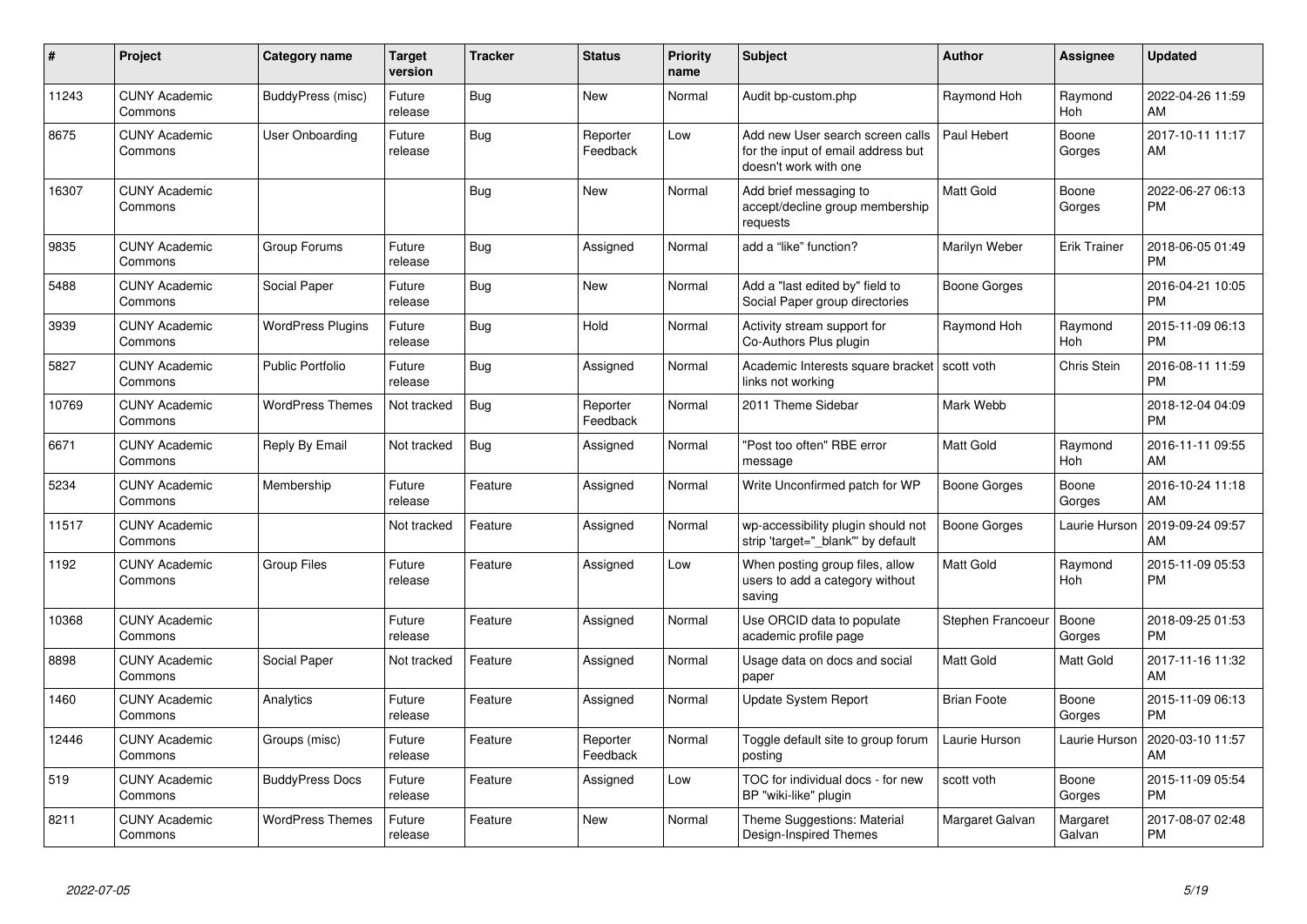| #     | Project                         | <b>Category name</b>           | <b>Target</b><br>version | <b>Tracker</b> | <b>Status</b>        | Priority<br>name | <b>Subject</b>                                                              | <b>Author</b>           | <b>Assignee</b>     | <b>Updated</b>                |
|-------|---------------------------------|--------------------------------|--------------------------|----------------|----------------------|------------------|-----------------------------------------------------------------------------|-------------------------|---------------------|-------------------------------|
| 7828  | <b>CUNY Academic</b><br>Commons |                                | Not tracked              | Feature        | Assigned             | Normal           | Theme Assessment 2017                                                       | Margaret Galvan         | Margaret<br>Galvan  | 2017-05-02 10:41<br>PM.       |
| 8901  | <b>CUNY Academic</b><br>Commons | Accessibility                  | Future<br>release        | Feature        | Assigned             | Normal           | Theme analysis for accessibility                                            | Matt Gold               | Boone<br>Gorges     | 2022-04-26 11:59<br>AM.       |
| 9720  | <b>CUNY Academic</b><br>Commons | Authentication                 | Future<br>release        | Feature        | New                  | Normal           | The Commons should be an<br>oAuth provider                                  | Boone Gorges            |                     | 2019-03-01 02:04<br><b>PM</b> |
| 9028  | <b>CUNY Academic</b><br>Commons | Onboarding                     | Future<br>release        | Feature        | Assigned             | Normal           | suggest groups to new members<br>during the registration process            | Matt Gold               | Chris Stein         | 2018-10-24 12:34<br><b>PM</b> |
| 1744  | <b>CUNY Academic</b><br>Commons | <b>BuddyPress Docs</b>         | Future<br>release        | Feature        | Assigned             | Normal           | Spreadsheet-style Docs                                                      | Boone Gorges            | Boone<br>Gorges     | 2015-11-09 06:13<br><b>PM</b> |
| 5205  | <b>CUNY Academic</b><br>Commons | Social Paper                   | Future<br>release        | Feature        | New                  | Normal           | Social Paper folders                                                        | Marilyn Weber           |                     | 2016-02-11 10:24<br><b>PM</b> |
| 11077 | <b>CUNY Academic</b><br>Commons | Events                         | Not tracked              | Feature        | Reporter<br>Feedback | Normal           | Show event category description<br>in event list view                       | Raffi<br>Khatchadourian |                     | 2019-02-12 10:38<br><b>PM</b> |
| 1423  | <b>CUNY Academic</b><br>Commons | BuddyPress (misc)              | Future<br>release        | Feature        | Assigned             | Low              | Show an avatar for pingback<br>comment activity items                       | Boone Gorges            | <b>Tahir Butt</b>   | 2016-10-24 12:03<br><b>PM</b> |
| 1508  | <b>CUNY Academic</b><br>Commons | WordPress (misc)               | Future<br>release        | Feature        | Assigned             | Normal           | Share login cookies across<br>mapped domains                                | <b>Boone Gorges</b>     | Boone<br>Gorges     | 2012-07-02 12:12<br><b>PM</b> |
| 5052  | <b>CUNY Academic</b><br>Commons | Social Paper                   | Future<br>release        | Feature        | <b>New</b>           | Low              | Sentence by sentence or line by<br>line comments (SP suggestion #3)         | Marilyn Weber           | Boone<br>Gorges     | 2016-02-11 10:24<br><b>PM</b> |
| 5053  | <b>CUNY Academic</b><br>Commons | Social Paper                   | Future<br>release        | Feature        | <b>New</b>           | Low              | Scrollable menu to add readers<br>(SP suggestion #4)                        | Marilyn Weber           | Samantha<br>Raddatz | 2016-04-21 05:21<br><b>PM</b> |
| 3230  | <b>CUNY Academic</b><br>Commons | Internal Tools and<br>Workflow | Not tracked              | Feature        | Assigned             | High             | Scripts for quicker<br>provisioning/updating of<br>development environments | Boone Gorges            | Boone<br>Gorges     | 2016-01-26 04:54<br><b>PM</b> |
| 3759  | <b>CUNY Academic</b><br>Commons | WordPress (misc)               | Future<br>release        | Feature        | Assigned             | Normal           | Review Interface for Adding Users<br>to Blogs                               | <b>Matt Gold</b>        | Boone<br>Gorges     | 2015-03-24 05:52<br><b>PM</b> |
| 15604 | <b>CUNY Academic</b><br>Commons | <b>Email Notifications</b>     | Future<br>release        | Feature        | Assigned             | Normal           | Restructure Commons Group<br>Digest Email Messages                          | Matt Gold               | Boone<br>Gorges     | 2022-05-26 10:45<br>AM.       |
| 2610  | <b>CUNY Academic</b><br>Commons | Group Invitations              | Future<br>release        | Feature        | Assigned             | Low              | Request: Custom invitation<br>message to group invites                      | local admin             | Boone<br>Gorges     | 2015-11-09 06:13<br><b>PM</b> |
| 3475  | <b>CUNY Academic</b><br>Commons | Events                         | Future<br>release        | Feature        | Assigned             | Normal           | Request to add plugin to<br>streamline room<br>booking/appointment booking  | Naomi Barrettara        | Boone<br>Gorges     | 2014-12-01 05:14<br><b>PM</b> |
| 9420  | <b>CUNY Academic</b><br>Commons | cuny.is                        | Not tracked              | Feature        | New                  | Normal           | Request for http://cuny.is/streams                                          | Raffi<br>Khatchadourian | Marilyn<br>Weber    | 2018-04-02 10:08<br>AM        |
| 8902  | <b>CUNY Academic</b><br>Commons | Design                         | Not tracked              | Feature        | Assigned             | Normal           | Report back on research on<br><b>BuddyPress themes</b>                      | Matt Gold               | Michael Smith       | 2017-11-10 12:31<br><b>PM</b> |
| 1105  | <b>CUNY Academic</b><br>Commons | WordPress (misc)               | Future<br>release        | Feature        | Assigned             | Normal           | Rephrase Blog Privacy Options                                               | Matt Gold               | Samantha<br>Raddatz | 2015-11-09 06:19<br><b>PM</b> |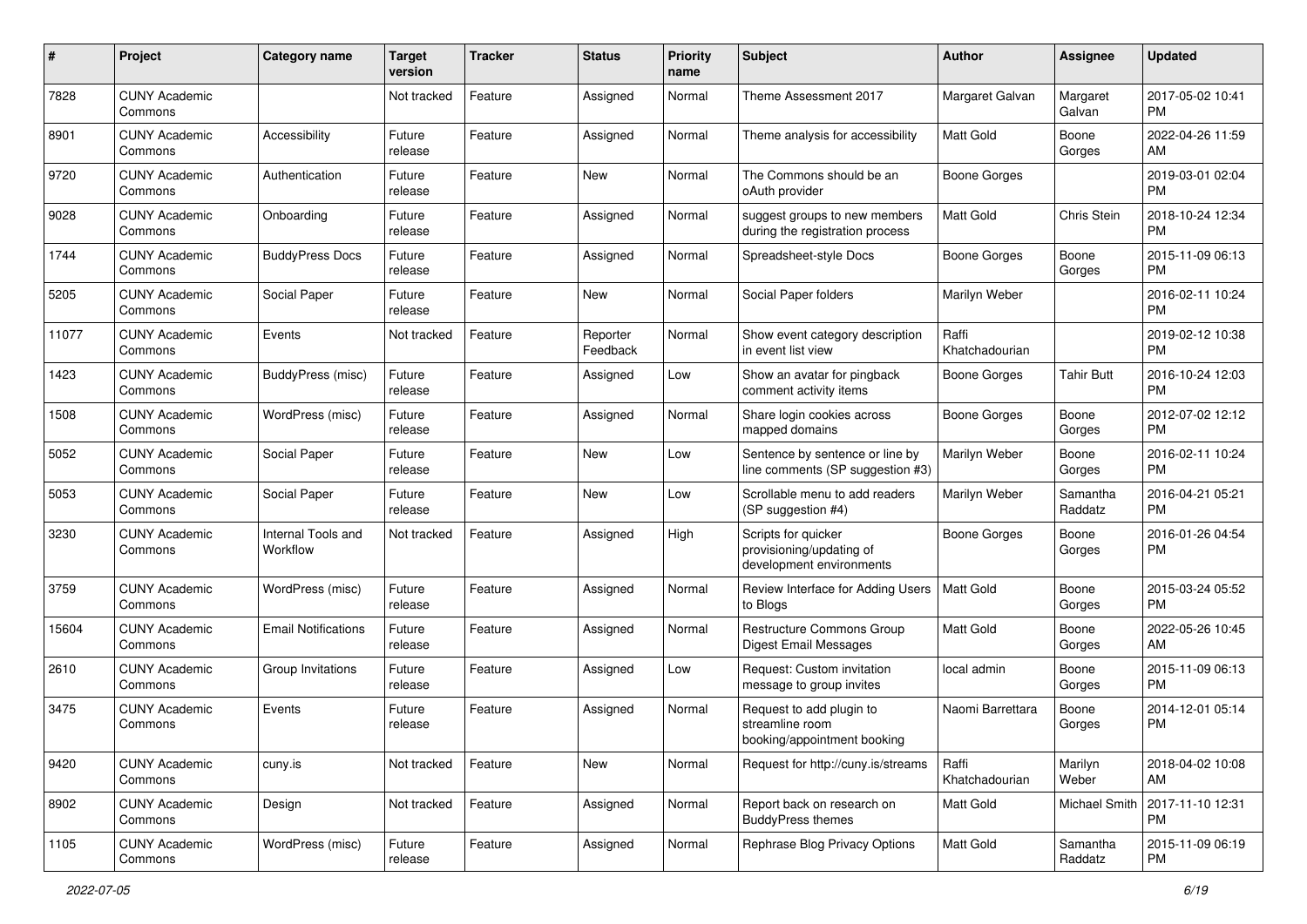| #     | Project                         | <b>Category name</b>           | <b>Target</b><br>version | <b>Tracker</b> | <b>Status</b> | <b>Priority</b><br>name | <b>Subject</b>                                                  | <b>Author</b>    | Assignee            | <b>Updated</b>                |
|-------|---------------------------------|--------------------------------|--------------------------|----------------|---------------|-------------------------|-----------------------------------------------------------------|------------------|---------------------|-------------------------------|
| 10380 | <b>CUNY Academic</b><br>Commons | WordPress (misc)               | Future<br>release        | Feature        | In Progress   | Normal                  | Remove blacklisted plugins                                      | Boone Gorges     |                     | 2022-04-26 12:00<br><b>PM</b> |
| 15883 | <b>CUNY Academic</b><br>Commons |                                | 2.1.0                    | Feature        | New           | Normal                  | Release BPGES update                                            | Boone Gorges     | Boone<br>Gorges     | 2022-05-26 10:39<br>AM.       |
| 1888  | <b>CUNY Academic</b><br>Commons | Home Page                      | Future<br>release        | Feature        | Assigned      | Normal                  | Refactor BP MPO Activity Filter to<br>support proper pagination | Sarah Morgano    | Boone<br>Gorges     | 2014-05-01 07:11<br><b>PM</b> |
| 2881  | <b>CUNY Academic</b><br>Commons | <b>Public Portfolio</b>        | Future<br>release        | Feature        | Assigned      | Normal                  | Redesign the UX for Profiles                                    | Chris Stein      | <b>Chris Stein</b>  | 2016-10-13 12:45<br><b>PM</b> |
| 8836  | <b>CUNY Academic</b><br>Commons | <b>Blogs (BuddyPress)</b>      | Future<br>release        | Feature        | Assigned      | Normal                  | Redesign site launch process                                    | <b>Matt Gold</b> | Boone<br>Gorges     | 2019-10-03 02:49<br><b>PM</b> |
| 653   | <b>CUNY Academic</b><br>Commons | Group Blogs                    | Future<br>release        | Feature        | Assigned      | Normal                  | Redesign Integration of Groups<br>and Blogs                     | <b>Matt Gold</b> | Samantha<br>Raddatz | 2015-11-09 05:40<br><b>PM</b> |
| 658   | <b>CUNY Academic</b><br>Commons | <b>WordPress Plugins</b>       | Future<br>release        | Feature        | Assigned      | Normal                  | Rebulid Sitewide Tag Suggestion                                 | Matt Gold        | Boone<br>Gorges     | 2015-01-05 08:47<br><b>PM</b> |
| 5316  | <b>CUNY Academic</b><br>Commons | <b>User Experience</b>         | Future<br>release        | Feature        | Assigned      | Normal                  | Prompt user email address<br>updates                            | Matt Gold        | Stephen Real        | 2016-12-21 03:30<br>PM        |
| 2325  | <b>CUNY Academic</b><br>Commons | BuddyPress (misc)              | Future<br>release        | Feature        | Assigned      | Low                     | Profile should have separate fields<br>for first/last names     | local admin      | Boone<br>Gorges     | 2015-11-09 06:09<br><b>PM</b> |
| 3090  | <b>CUNY Academic</b><br>Commons | Twitter page                   | Future<br>release        | Feature        | Assigned      | Normal                  | Prevent Retweets from showing<br>up on Commons twitter page     | Matt Gold        | <b>Tahir Butt</b>   | 2016-10-24 11:31<br>AM.       |
| 13912 | <b>CUNY Academic</b><br>Commons |                                | Not tracked              | Feature        | Hold          | Low                     | posting "missed schedule"                                       | Marilyn Weber    |                     | 2021-02-23 10:46<br>AM.       |
| 10659 | <b>CUNY Academic</b><br>Commons | Group Forums                   | Future<br>release        | Feature        | Assigned      | Normal                  | Post to multiple groups via email                               | Matt Gold        | Raymond<br>Hoh      | 2018-11-15 12:54<br>AM        |
| 1562  | <b>CUNY Academic</b><br>Commons | <b>WordPress Plugins</b>       | Future<br>release        | Feature        | Assigned      | Low                     | Play with NYT Collaborative<br>Authoring Tool                   | Matt Gold        | Boone<br>Gorges     | 2015-01-05 08:47<br><b>PM</b> |
| 15194 | <b>CUNY Academic</b><br>Commons | Internal Tools and<br>Workflow | 2.1.0                    | Feature        | New           | Normal                  | PHPCS sniff for un-restored<br>switch_to_blog() calls           | Boone Gorges     | Jeremy Felt         | 2022-05-26 10:45<br><b>AM</b> |
| 8976  | <b>CUNY Academic</b><br>Commons | Reply By Email                 | Not tracked              | Feature        | Assigned      | Normal                  | Package RBE new topics posting?                                 | Matt Gold        | Raymond<br>Hoh      | 2017-12-04 02:34<br><b>PM</b> |
| 3002  | <b>CUNY Academic</b><br>Commons | Search                         | Future<br>release        | Feature        | Assigned      | Normal                  | Overhaul CAC search by using<br>external search appliance       | Boone Gorges     | Boone<br>Gorges     | 2020-07-15 03:05<br><b>PM</b> |
| 10354 | <b>CUNY Academic</b><br>Commons | <b>Public Portfolio</b>        | Future<br>release        | Feature        | New           | Normal                  | Opt out of Having a Profile Page                                | scott voth       | <b>Chris Stein</b>  | 2020-05-12 10:43<br><b>AM</b> |
| 5225  | <b>CUNY Academic</b><br>Commons | Registration                   | Future<br>release        | Feature        | Assigned      | Normal                  | On-boarding Issues                                              | Luke Waltzer     | Samantha<br>Raddatz | 2016-02-12 02:58<br><b>PM</b> |
| 11968 | JustPublics@365<br>MediaCamp    |                                |                          | Feature        | <b>New</b>    | Normal                  | Nanoscience Retractable Display<br>Unit                         | Donald Cherry    | Bonnie<br>Eissner   | 2021-02-19 08:50<br>AM        |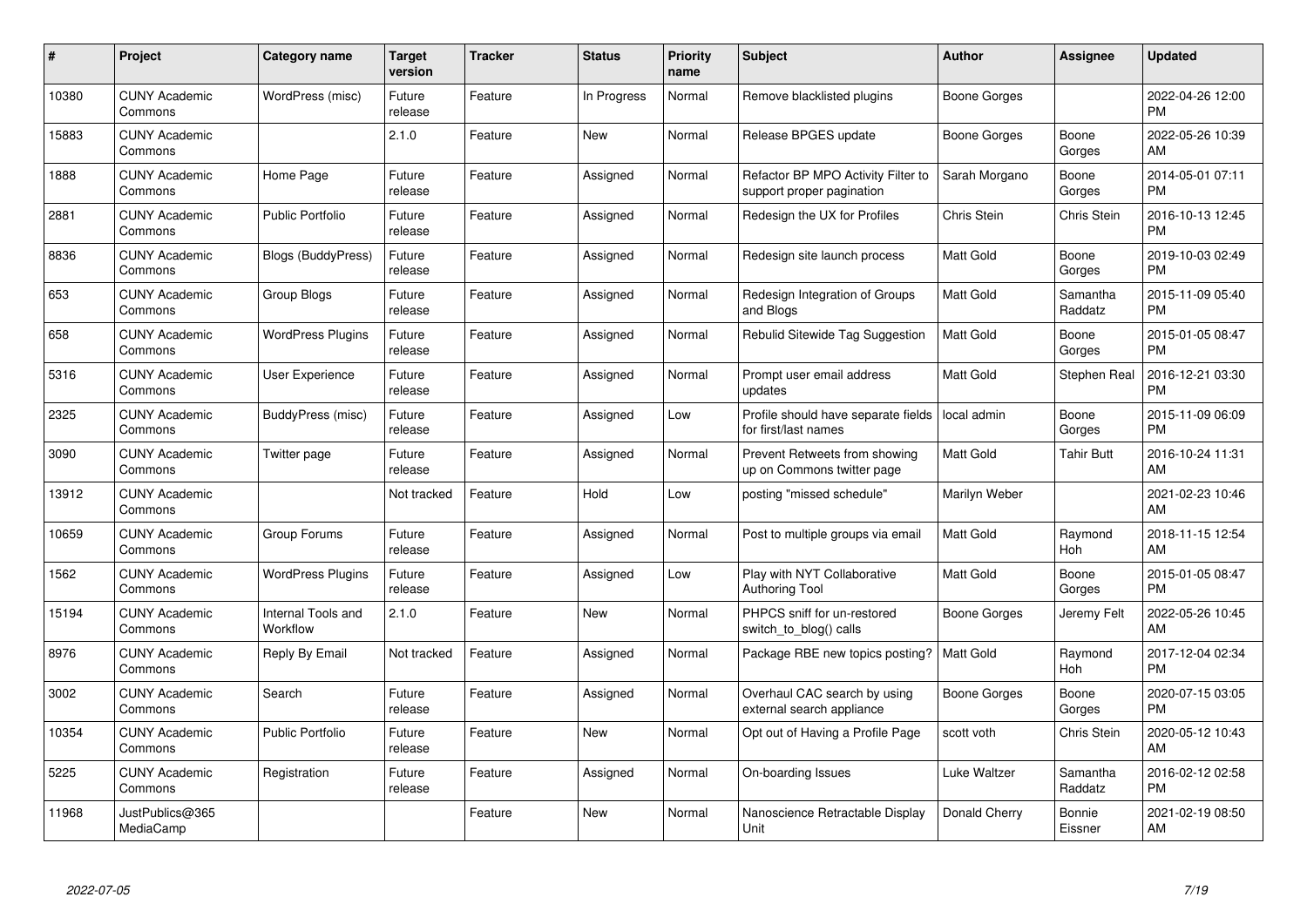| #     | Project                         | <b>Category name</b>           | <b>Target</b><br>version | <b>Tracker</b> | <b>Status</b>        | Priority<br>name | <b>Subject</b>                                                                                                                               | <b>Author</b>       | <b>Assignee</b>     | <b>Updated</b>                |
|-------|---------------------------------|--------------------------------|--------------------------|----------------|----------------------|------------------|----------------------------------------------------------------------------------------------------------------------------------------------|---------------------|---------------------|-------------------------------|
| 3517  | <b>CUNY Academic</b><br>Commons | My Commons                     | Future<br>release        | Feature        | Assigned             | Normal           | Mute/Unmute My Commons<br>updates                                                                                                            | <b>Matt Gold</b>    | Raymond<br>Hoh      | 2015-11-09 01:19<br><b>PM</b> |
| 3580  | <b>CUNY Academic</b><br>Commons | <b>Group Blogs</b>             | Future<br>release        | Feature        | New                  | Normal           | Multiple blogs per group                                                                                                                     | <b>Boone Gorges</b> | Boone<br>Gorges     | 2018-02-20 02:02<br><b>PM</b> |
| 13891 | <b>CUNY Academic</b><br>Commons | Internal Tools and<br>Workflow | 2.1.0                    | Feature        | New                  | Normal           | Migrate automated linting to<br>GitHub Actions                                                                                               | Boone Gorges        | Jeremy Felt         | 2022-06-29 11:13<br>AM        |
| 585   | <b>CUNY Academic</b><br>Commons | Group Forums                   | Future<br>release        | Feature        | Assigned             | Normal           | Merge Forum Topics                                                                                                                           | Sarah Morgano       | Boone<br>Gorges     | 2011-07-06 04:11<br><b>PM</b> |
| 1983  | <b>CUNY Academic</b><br>Commons | Home Page                      | Future<br>release        | Feature        | Assigned             | Low              | Media Library integration with<br>Featured Content plugin                                                                                    | Boone Gorges        | Dominic<br>Giglio   | 2014-03-17 10:34<br>AM        |
| 5050  | <b>CUNY Academic</b><br>Commons | Social Paper                   | Future<br>release        | Feature        | New                  | Low              | Making comments visible in SP<br>editing mode (SP suggestion #1)                                                                             | Marilyn Weber       | Samantha<br>Raddatz | 2019-09-17 11:10<br><b>PM</b> |
| 58    | <b>CUNY Academic</b><br>Commons | BuddyPress (misc)              | Future<br>release        | Feature        | Assigned             | Low              | Make member search sortable by<br>last name                                                                                                  | Roberta Brody       | Boone<br>Gorges     | 2010-08-26 02:38<br><b>PM</b> |
| 7115  | <b>CUNY Academic</b><br>Commons | Groups (misc)                  | Future<br>release        | Feature        | Reporter<br>Feedback | Normal           | make licensing info clear during<br>group creation                                                                                           | <b>Matt Gold</b>    | Raymond<br>Hoh      | 2020-12-08 11:32<br>AM        |
| 6389  | <b>CUNY Academic</b><br>Commons | <b>BuddyPress Docs</b>         | Future<br>release        | Feature        | New                  | Low              | Make Discussion Area Visible<br>When Editing a Doc                                                                                           | Luke Waltzer        | Boone<br>Gorges     | 2016-10-21 04:16<br><b>PM</b> |
| 1422  | <b>CUNY Academic</b><br>Commons | <b>BuddyPress Docs</b>         | Future<br>release        | Feature        | Assigned             | Normal           | Make "created Doc" activity icons<br>non-mini                                                                                                | <b>Boone Gorges</b> | Boone<br>Gorges     | 2015-11-09 05:48<br><b>PM</b> |
| 11531 | <b>CUNY Academic</b><br>Commons | Events                         | Future<br>release        | Feature        | <b>New</b>           | Normal           | Main Events calendar should<br>include non-public events that<br>user has access to                                                          | scott voth          | Boone<br>Gorges     | 2019-06-11 10:00<br>AM        |
| 8900  | <b>CUNY Academic</b><br>Commons | Accessibility                  | Future<br>release        | Feature        | Assigned             | Normal           | Look into tools to enforce<br>accessibility in WP environment                                                                                | Matt Gold           | Boone<br>Gorges     | 2022-04-26 11:59<br>AM        |
| 5679  | <b>CUNY Academic</b><br>Commons | Analytics                      | Not tracked              | Feature        | <b>New</b>           | Normal           | Logged In Users for GA                                                                                                                       | Valerie Townsend    | Valerie<br>Townsend | 2016-06-11 09:49<br>AM        |
| 377   | <b>CUNY Academic</b><br>Commons | <b>BuddyPress (misc)</b>       | Future<br>release        | Feature        | Assigned             | Normal           | Like buttons                                                                                                                                 | <b>Matt Gold</b>    | Boone<br>Gorges     | 2010-11-16 05:13<br><b>PM</b> |
| 13370 | <b>CUNY Academic</b><br>Commons | Group Library                  | Future<br>release        | Feature        | New                  | Normal           | Library bulk deletion and folder<br>editing                                                                                                  | Colin McDonald      | Boone<br>Gorges     | 2020-10-13 10:41<br>AM        |
| 13048 | <b>CUNY Academic</b><br>Commons | Shortcodes and<br>embeds       | Future<br>release        | Feature        | New                  | Normal           | Jupyter Notebooks support                                                                                                                    | Boone Gorges        |                     | 2020-07-14 11:46<br>AM        |
| 9908  | <b>CUNY Academic</b><br>Commons |                                | Not tracked              | Feature        | New                  | Normal           | Is it possible to send email<br>updates to users (or an email<br>address not on the list) for only a<br>single page AFTER being<br>prompted? | Michael Shields     | scott voth          | 2018-06-11 01:34<br>PM        |
| 1456  | <b>CUNY Academic</b><br>Commons | Group Invitations              | Future<br>release        | Feature        | Reporter<br>Feedback | Low              | Invite to Group Button from Profile   Matt Gold<br>Field                                                                                     |                     | Samantha<br>Raddatz | 2015-11-09 05:59<br>PM        |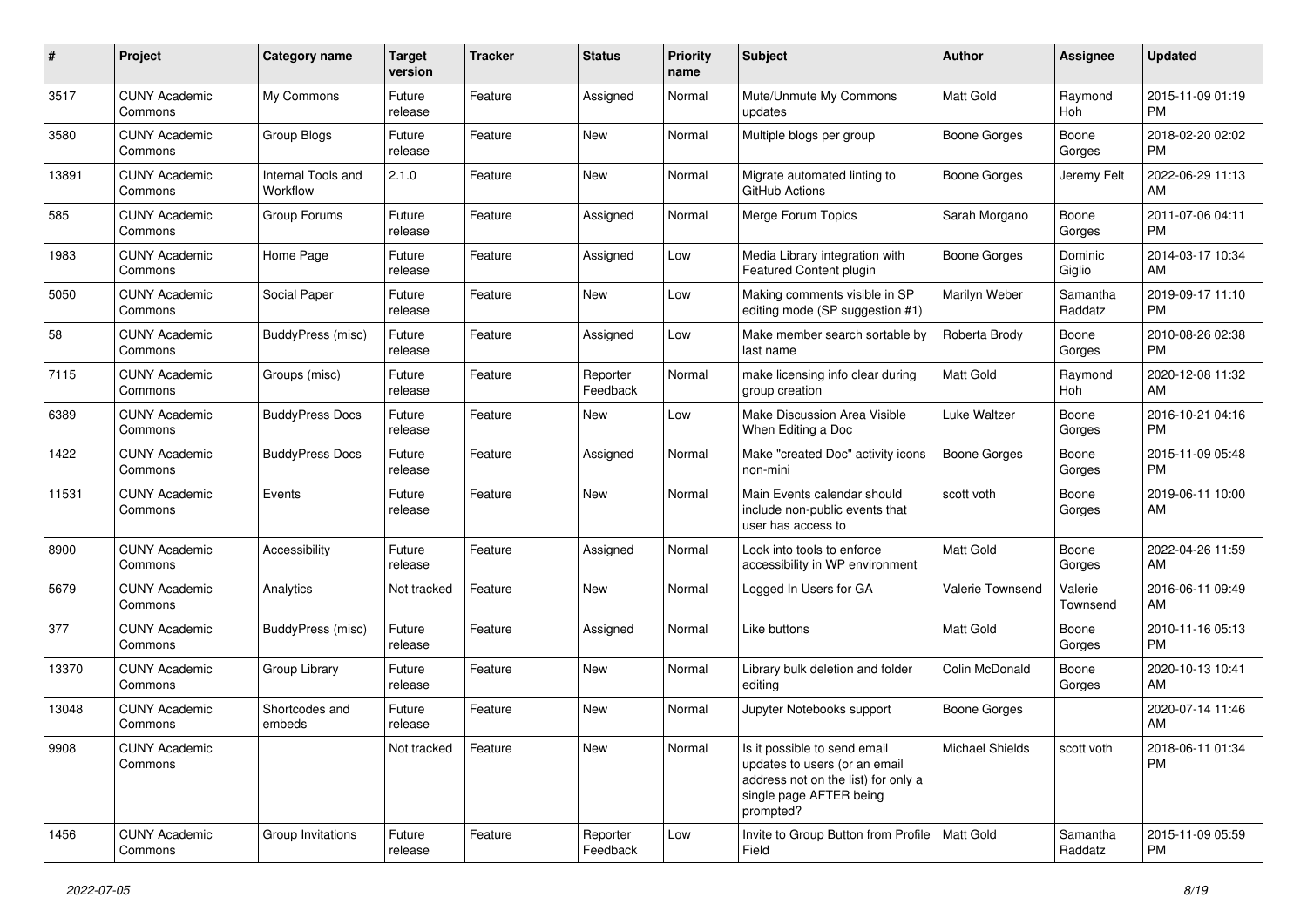| $\#$  | Project                         | <b>Category name</b>       | <b>Target</b><br>version | <b>Tracker</b> | <b>Status</b>        | Priority<br>name | <b>Subject</b>                                                                    | <b>Author</b>           | <b>Assignee</b>     | <b>Updated</b>                |
|-------|---------------------------------|----------------------------|--------------------------|----------------|----------------------|------------------|-----------------------------------------------------------------------------------|-------------------------|---------------------|-------------------------------|
| 2577  | <b>NYCDH Community</b><br>Site  |                            |                          | Feature        | Assigned             | Low              | Investigate Potential to Add Links<br>to the Forum                                | <b>Mark Newton</b>      | Alex Gil            | 2013-05-16 09:40<br><b>PM</b> |
| 3768  | <b>CUNY Academic</b><br>Commons | <b>Public Portfolio</b>    | Future<br>release        | Feature        | Assigned             | Normal           | Institutions/Past positions on<br>public portfolios                               | <b>Matt Gold</b>        | Boone<br>Gorges     | 2018-04-23 10:44<br>AM        |
| 16314 | <b>CUNY Academic</b><br>Commons | <b>WordPress Plugins</b>   |                          | Feature        | <b>New</b>           | Normal           | Install Multicollab plug-in?                                                      | Raffi<br>Khatchadourian |                     | 2022-06-29 03:44<br><b>PM</b> |
| 9947  | <b>CUNY Academic</b><br>Commons | <b>WordPress Plugins</b>   | Future<br>release        | Feature        | Reporter<br>Feedback | Normal           | Install H5P quiz plugin                                                           | Matt Gold               | Boone<br>Gorges     | 2018-09-11 11:01<br>AM        |
| 3536  | <b>CUNY Academic</b><br>Commons | My Commons                 | Future<br>release        | Feature        | Assigned             | Normal           | Infinite Scroll on My Commons<br>page                                             | Matt Gold               | Raymond<br>Hoh      | 2015-04-13 04:42<br><b>PM</b> |
| 435   | <b>CUNY Academic</b><br>Commons | BuddyPress (misc)          | Future<br>release        | Feature        | Assigned             | Normal           | Include Avatar Images in Forum<br><b>Post Notification Emails</b>                 | <b>Matt Gold</b>        | Boone<br>Gorges     | 2010-12-08 12:40<br><b>PM</b> |
| 13358 | <b>CUNY Academic</b><br>Commons | Group Forums               | Future<br>release        | Feature        | <b>New</b>           | Normal           | Improved UI for group forum<br>threading settings                                 | Boone Gorges            | Raymond<br>Hoh      | 2021-11-19 12:27<br><b>PM</b> |
| 11834 | <b>CUNY Academic</b><br>Commons | <b>Group Files</b>         | Future<br>release        | Feature        | New                  | Normal           | Improved tools for managing<br>group file folders                                 | Boone Gorges            | Sonja Leix          | 2019-09-06 03:55<br><b>PM</b> |
| 12091 | <b>CUNY Academic</b><br>Commons | <b>Group Files</b>         | Future<br>release        | Feature        | <b>New</b>           | Normal           | Improved pre-upload file validation<br>for bp-group-documents                     | <b>Boone Gorges</b>     | Boone<br>Gorges     | 2019-11-14 01:21<br><b>PM</b> |
| 12042 | <b>CUNY Academic</b><br>Commons | <b>Email Notifications</b> | Future<br>release        | Feature        | <b>New</b>           | Normal           | Improved error logging for BPGES<br>send queue                                    | Boone Gorges            | Boone<br>Gorges     | 2021-11-19 12:25<br><b>PM</b> |
| 3770  | <b>CUNY Academic</b><br>Commons | <b>Public Portfolio</b>    | Future<br>release        | Feature        | Assigned             | Normal           | Improve Layout/Formatting of<br>Positions Area on Public Portfolios               | Matt Gold               | Chris Stein         | 2015-04-01 09:17<br><b>PM</b> |
| 2832  | <b>CUNY Academic</b><br>Commons | <b>Public Portfolio</b>    | Future<br>release        | Feature        | Assigned             | Normal           | Improve interface for (not)<br>auto-linking profile fields                        | Boone Gorges            | Chris Stein         | 2015-01-05 08:52<br><b>PM</b> |
| 3048  | <b>CUNY Academic</b><br>Commons | <b>Public Portfolio</b>    | Future<br>release        | Feature        | <b>New</b>           | Low              | Images for rich text profile fields                                               | Boone Gorges            | Boone<br>Gorges     | 2014-02-19 12:56<br><b>PM</b> |
| 11131 | <b>CUNY Academic</b><br>Commons |                            | Future<br>release        | Feature        | Reporter<br>Feedback | Normal           | Image Annotation Plugins                                                          | Laurie Hurson           |                     | 2019-02-26 11:33<br>AM        |
| 2013  | <b>CUNY Academic</b><br>Commons | <b>Public Portfolio</b>    | Future<br>release        | Feature        | Assigned             | Low              | Have Profile Privacy Options show<br>up only for filled-in fields                 | <b>Matt Gold</b>        | Boone<br>Gorges     | 2015-11-09 06:09<br><b>PM</b> |
| 370   | <b>CUNY Academic</b><br>Commons | Registration               | Future<br>release        | Feature        | Assigned             | High             | <b>Guest Accounts</b>                                                             | Matt Gold               | Matt Gold           | 2015-04-09 09:33<br><b>PM</b> |
| 308   | <b>CUNY Academic</b><br>Commons | Registration               | Future<br>release        | Feature        | New                  | Normal           | Group recommendations for<br>signup process                                       | Boone Gorges            | Samantha<br>Raddatz | 2015-11-09 05:07<br><b>PM</b> |
| 1544  | <b>CUNY Academic</b><br>Commons | Groups (misc)              | Future<br>release        | Feature        | Reporter<br>Feedback | Normal           | Group Filtering and Sorting                                                       | Matt Gold               | Chris Stein         | 2019-03-01 02:25<br><b>PM</b> |
| 4481  | <b>CUNY Academic</b><br>Commons | Events                     | Future<br>release        | Feature        | New                  | Normal           | Group admins/mods should have<br>the ability to unlink an event from<br>the group | Boone Gorges            | Boone<br>Gorges     | 2017-04-24 03:53<br><b>PM</b> |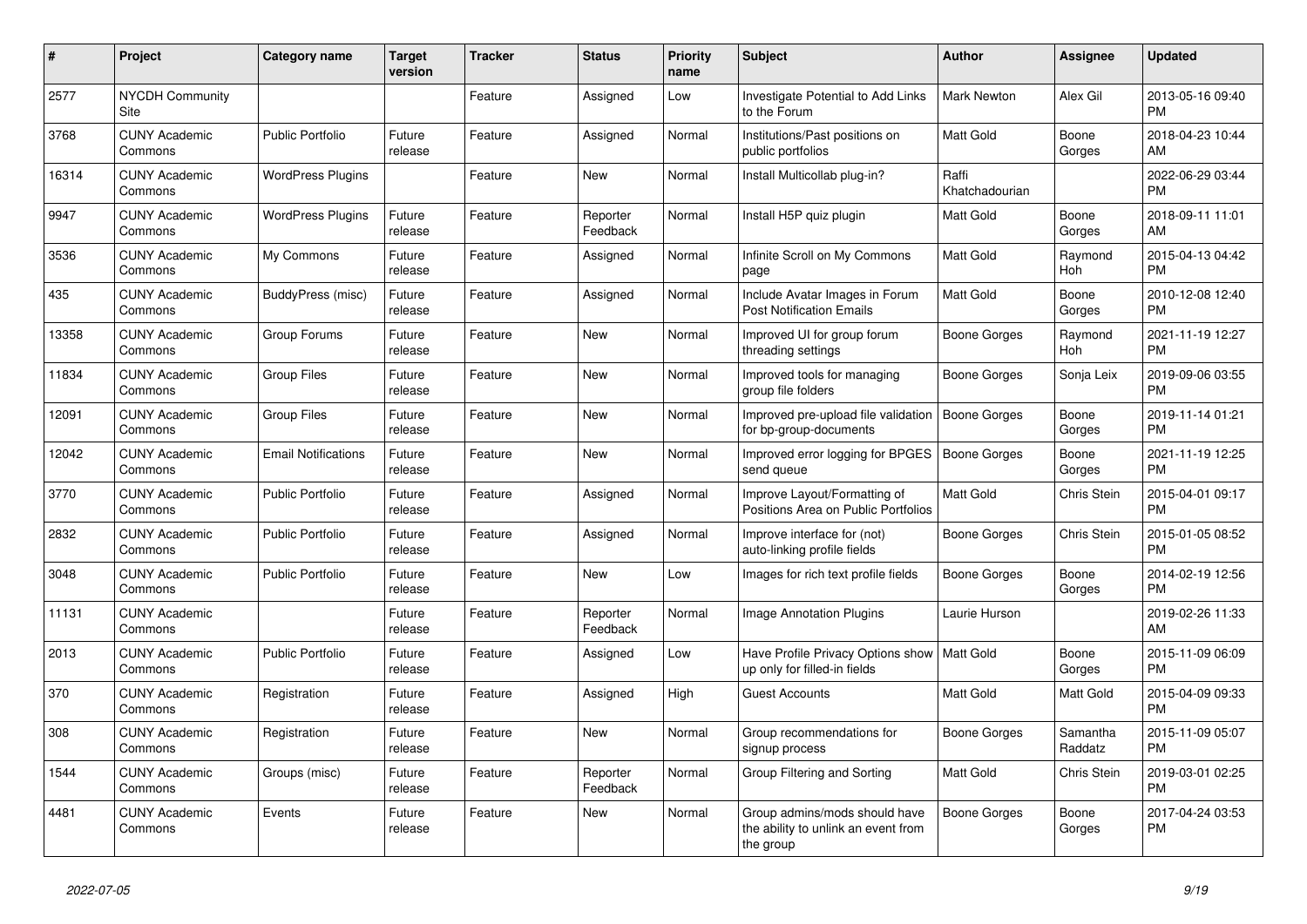| $\pmb{\#}$ | Project                         | <b>Category name</b>      | <b>Target</b><br>version | <b>Tracker</b> | <b>Status</b>        | Priority<br>name | <b>Subject</b>                                                           | <b>Author</b>           | <b>Assignee</b>     | <b>Updated</b>                |
|------------|---------------------------------|---------------------------|--------------------------|----------------|----------------------|------------------|--------------------------------------------------------------------------|-------------------------|---------------------|-------------------------------|
| 8498       | <b>CUNY Academic</b><br>Commons | <b>WordPress Plugins</b>  | Future<br>release        | Feature        | <b>New</b>           | Low              | <b>Gravity Forms Email Users</b>                                         | Raffi<br>Khatchadourian | Matt Gold           | 2017-10-13 12:58<br><b>PM</b> |
| 5397       | <b>CUNY Academic</b><br>Commons | Social Paper              | Future<br>release        | Feature        | New                  | Normal           | frustrating to have to<br>enable/disable in SP                           | Marilyn Weber           | Samantha<br>Raddatz | 2016-04-20 03:39<br><b>PM</b> |
| 310        | <b>CUNY Academic</b><br>Commons | BuddyPress (misc)         | Future<br>release        | Feature        | Assigned             | Low              | <b>Friend Request Email</b>                                              | <b>Matt Gold</b>        | Samantha<br>Raddatz | 2015-11-09 05:08<br><b>PM</b> |
| 13650      | <b>CUNY Academic</b><br>Commons | Group Library             | Future<br>release        | Feature        | <b>New</b>           | Normal           | Forum Attachments in Group<br>Library                                    | Laurie Hurson           |                     | 2021-11-19 12:30<br><b>PM</b> |
| 6426       | <b>CUNY Academic</b><br>Commons | Spam/Spam<br>Prevention   | Future<br>release        | Feature        | Assigned             | Normal           | Force captcha on all comments?                                           | <b>Matt Gold</b>        | <b>Tahir Butt</b>   | 2016-10-24 02:06<br><b>PM</b> |
| 3458       | <b>CUNY Academic</b><br>Commons | Groups (misc)             | Future<br>release        | Feature        | Assigned             | Normal           | Filter Members of Group by<br>Campus                                     | Michael Smith           | Samantha<br>Raddatz | 2014-09-26 08:32<br><b>PM</b> |
| 412        | <b>CUNY Academic</b><br>Commons | <b>WordPress Themes</b>   | Future<br>release        | Feature        | Assigned             | Normal           | <b>Featured Themes</b>                                                   | Matt Gold               | Dominic<br>Giglio   | 2015-01-05 08:44<br><b>PM</b> |
| 13199      | <b>CUNY Academic</b><br>Commons | Group Forums              | Future<br>release        | Feature        | <b>New</b>           | Normal           | Favoring Groups over bbPress<br>plugin                                   | Colin McDonald          | Colin<br>McDonald   | 2021-11-19 12:28<br><b>PM</b> |
| 8835       | <b>CUNY Academic</b><br>Commons | <b>Blogs (BuddyPress)</b> | Future<br>release        | Feature        | <b>New</b>           | Normal           | Extend cuny. is shortlinks to sites                                      | Luke Waltzer            | Boone<br>Gorges     | 2022-04-26 11:59<br>AM        |
| 500        | <b>CUNY Academic</b><br>Commons | BuddyPress (misc)         | Future<br>release        | Feature        | Assigned             | Normal           | <b>Export Group Data</b>                                                 | <b>Matt Gold</b>        | Boone<br>Gorges     | 2010-12-19 12:09<br><b>PM</b> |
| 5581       | <b>CUNY Academic</b><br>Commons | Analytics                 | Future<br>release        | Feature        | Assigned             | Normal           | Explore alternatives to Google<br>Analytics                              | Matt Gold               | Valerie<br>Townsend | 2020-04-17 03:12<br><b>PM</b> |
| 6078       | <b>CUNY Academic</b><br>Commons | <b>Blogs (BuddyPress)</b> | Future<br>release        | Feature        | <b>New</b>           | Normal           | Explore Adding Network Blog<br>Metadata Plugin                           | Luke Waltzer            | Luke Waltzer        | 2016-10-11 10:29<br><b>PM</b> |
| 5696       | <b>CUNY Academic</b><br>Commons | Events                    | Future<br>release        | Feature        | Assigned             | Normal           | Events Calendar - display options<br>/ calendar aggregation              | <b>Matt Gold</b>        | Boone<br>Gorges     | 2016-10-13 11:44<br>AM        |
| 11860      | <b>CUNY Academic</b><br>Commons | Registration              | Future<br>release        | Feature        | <b>New</b>           | Normal           | <b>Ensure Students Are Aware They</b><br>Can Use Aliases At Registration | scott voth              |                     | 2019-09-24 08:46<br>AM        |
| 12121      | <b>CUNY Academic</b><br>Commons | <b>WordPress Plugins</b>  | 2.0.3                    | Feature        | Reporter<br>Feedback | Normal           | Embedding H5P Iframes on<br><b>Commons Site</b>                          | Laurie Hurson           | Boone<br>Gorges     | 2022-06-29 11:32<br>AM        |
| 3662       | <b>CUNY Academic</b><br>Commons | <b>SEO</b>                | Future<br>release        | Feature        | Assigned             | Normal           | Duplicate Content/SEO/Google<br>issues                                   | <b>Matt Gold</b>        | Raymond<br>Hoh      | 2015-04-13 04:37<br><b>PM</b> |
| 497        | <b>CUNY Academic</b><br>Commons | <b>WordPress Plugins</b>  | Future<br>release        | Feature        | Assigned             | Normal           | Drag and Drop Ordering on<br>Gallery Post Plugin                         | <b>Matt Gold</b>        | Ron Rennick         | 2015-11-09 06:18<br><b>PM</b> |
| 16092      | <b>CUNY Academic</b><br>Commons |                           | Future<br>release        | Feature        | Hold                 | Normal           | Don't show main site in Site<br>search results                           | Boone Gorges            | Boone<br>Gorges     | 2022-05-17 03:12<br><b>PM</b> |
| 2754       | <b>CUNY Academic</b><br>Commons | Design                    | Future<br>release        | Feature        | Assigned             | Normal           | Determine strategy for CAC logo<br>handling in top header                | Micki Kaufman           | Chris Stein         | 2015-01-05 08:53<br><b>PM</b> |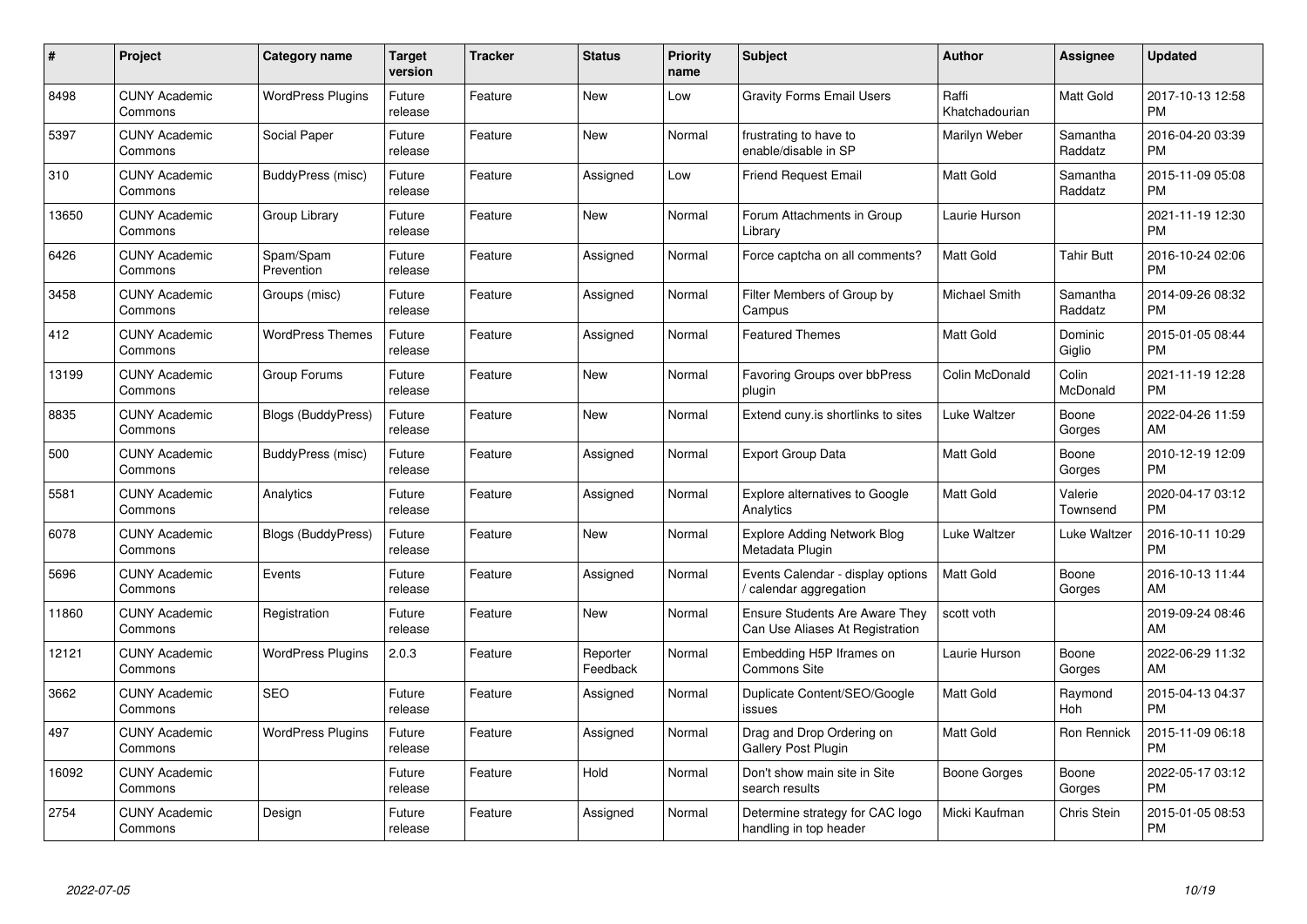| #     | Project                                                                 | <b>Category name</b>       | <b>Target</b><br>version | <b>Tracker</b> | <b>Status</b> | <b>Priority</b><br>name | <b>Subject</b>                                                                        | Author              | <b>Assignee</b>     | <b>Updated</b>                |
|-------|-------------------------------------------------------------------------|----------------------------|--------------------------|----------------|---------------|-------------------------|---------------------------------------------------------------------------------------|---------------------|---------------------|-------------------------------|
| 333   | <b>CUNY Academic</b><br>Commons                                         | <b>Email Notifications</b> | Future<br>release        | Feature        | Assigned      | Low                     | Delay Forum Notification Email<br>Delivery Until After Editing Period<br>Ends         | <b>Matt Gold</b>    | Raymond<br>Hoh      | 2015-11-09 06:01<br><b>PM</b> |
| 3192  | <b>CUNY Academic</b><br>Commons                                         | Group Forums               | Future<br>release        | Feature        | Assigned      | Normal                  | Customizable forum views for<br>bbPress 2.x group forums                              | <b>Boone Gorges</b> | Raymond<br>Hoh      | 2015-11-09 12:47<br><b>PM</b> |
| 14787 | <b>CUNY Academic</b><br>Commons                                         | <b>Plugin Packages</b>     | Future<br>release        | Feature        | New           | Normal                  | Creating a "Design" plugin<br>package                                                 | Laurie Hurson       | scott voth          | 2022-04-27 04:56<br><b>PM</b> |
| 287   | <b>CUNY Academic</b><br>Commons                                         | WordPress (misc)           | Future<br>release        | Feature        | Assigned      | Normal                  | Create troubleshooting tool for<br>account sign-up                                    | Matt Gold           | Boone<br>Gorges     | 2015-11-09 06:17<br><b>PM</b> |
| 12062 | AD/O365 Transition<br>from NonMatric to<br><b>Matriculated Students</b> |                            |                          | Feature        | In Progress   | Normal                  | create solution and console<br>project                                                | Emilio Rodriguez    | Emilio<br>Rodriguez | 2019-11-12 03:56<br><b>PM</b> |
| 3615  | <b>CUNY Academic</b><br>Commons                                         | Redmine                    | Not tracked              | Feature        | <b>New</b>    | Low                     | Create Redmine issues via email                                                       | Dominic Giglio      | Boone<br>Gorges     | 2017-11-16 11:36<br>AM        |
| 4053  | <b>CUNY Academic</b><br>Commons                                         | Events                     | Future<br>release        | Feature        | Assigned      | Normal                  | Create new tab for past events                                                        | <b>Matt Gold</b>    | Boone<br>Gorges     | 2015-05-12 02:10<br><b>PM</b> |
| 365   | <b>CUNY Academic</b><br>Commons                                         | WordPress (misc)           | Future<br>release        | Feature        | Assigned      | Normal                  | <b>Create Mouseover Tooltips</b><br>throughout Site                                   | <b>Matt Gold</b>    | Chris Stein         | 2015-11-09 06:18<br><b>PM</b> |
| 6115  | <b>CUNY Academic</b><br>Commons                                         | Publicity                  | Not tracked              | Feature        | Assigned      | Normal                  | create digital signage for GC                                                         | <b>Matt Gold</b>    | scott voth          | 2016-10-11 10:09<br><b>PM</b> |
| 5955  | <b>CUNY Academic</b><br>Commons                                         | Outreach                   | Future<br>release        | Feature        | Assigned      | Normal                  | Create auto-newsletter for<br>commons members                                         | Matt Gold           | <b>Luke Waltzer</b> | 2016-08-30 10:34<br>AM        |
| 3657  | <b>CUNY Academic</b><br>Commons                                         | WordPress (misc)           | Not tracked              | Feature        | <b>New</b>    | Normal                  | Create alert for GC email<br>addresses                                                | <b>Matt Gold</b>    | Matt Gold           | 2016-04-14 11:29<br><b>PM</b> |
| 2753  | <b>CUNY Academic</b><br>Commons                                         | <b>Public Portfolio</b>    | Future<br>release        | Feature        | <b>New</b>    | Normal                  | Create actual actual tagification in<br>academic interests and other<br>fields        | Micki Kaufman       | Boone<br>Gorges     | 2015-01-05 08:52<br><b>PM</b> |
| 3080  | <b>CUNY Academic</b><br>Commons                                         | <b>Group Files</b>         | Future<br>release        | Feature        | Assigned      | Low                     | Create a system to keep track of<br>file changes                                      | <b>Matt Gold</b>    | Boone<br>Gorges     | 2014-02-26 10:04<br><b>PM</b> |
| 9643  | <b>CUNY Academic</b><br>Commons                                         | Publicity                  | Not tracked              | Feature        | <b>New</b>    | Normal                  | Create a page on the Commons<br>for logos etc.                                        | Stephen Real        | Stephen Real        | 2018-04-24 10:53<br>AM        |
| 8837  | <b>CUNY Academic</b><br>Commons                                         |                            | Not tracked              | Feature        | Assigned      | Normal                  | Create a form to request info from<br>people requesting premium<br>themes and plugins | <b>Matt Gold</b>    | Marilyn<br>Weber    | 2017-11-14 03:35<br><b>PM</b> |
| 4238  | <b>CUNY Academic</b><br>Commons                                         | Events                     | Future<br>release        | Feature        | Assigned      | Normal                  | Copy Events to Other Groups?                                                          | Matt Gold           | Boone<br>Gorges     | 2015-07-02 10:08<br>AM        |
| 599   | <b>CUNY Academic</b><br>Commons                                         | BuddyPress (misc)          | Future<br>release        | Feature        | Assigned      | Normal                  | Consider adding rating plugins for<br>BuddyPress/BBPress                              | Matt Gold           | Boone<br>Gorges     | 2011-08-22 06:50<br><b>PM</b> |
| 8756  | <b>CUNY Academic</b><br>Commons                                         | Group Blogs                | Future<br>release        | Feature        | Hold          | Normal                  | Connect multiple blogs to one<br>group?                                               | Matt Gold           | Boone<br>Gorges     | 2017-09-30 10:42<br>AM        |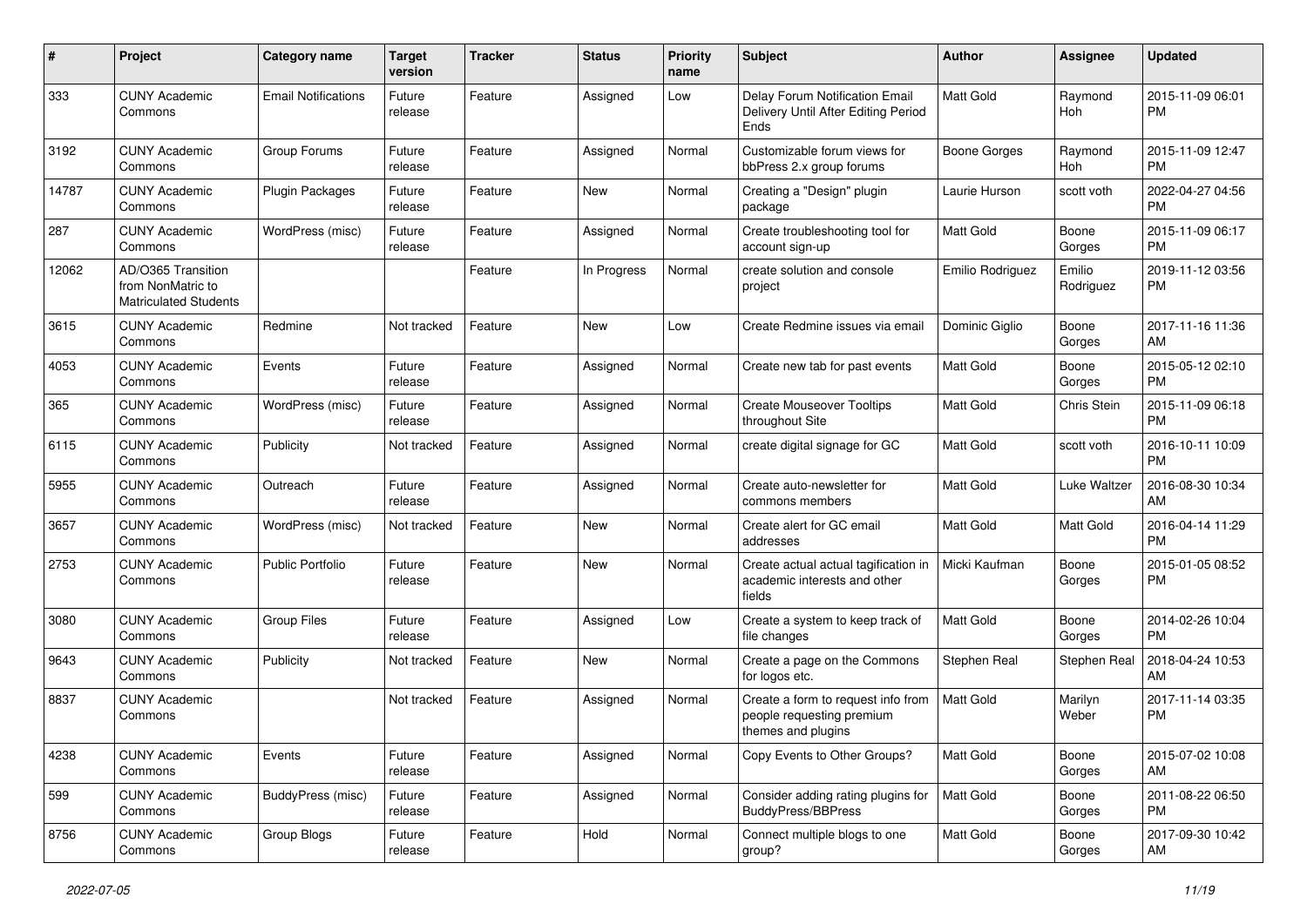| #     | Project                         | Category name              | <b>Target</b><br>version | <b>Tracker</b> | <b>Status</b>        | <b>Priority</b><br>name | Subject                                                                                                                                               | Author              | <b>Assignee</b>     | <b>Updated</b>                |
|-------|---------------------------------|----------------------------|--------------------------|----------------|----------------------|-------------------------|-------------------------------------------------------------------------------------------------------------------------------------------------------|---------------------|---------------------|-------------------------------|
| 940   | <b>CUNY Academic</b><br>Commons | Redmine                    | Future<br>release        | Feature        | Assigned             | Low                     | Communication with users after<br>releases                                                                                                            | <b>Matt Gold</b>    | Dominic<br>Giglio   | 2012-09-09 04:36<br><b>PM</b> |
| 3473  | <b>CUNY Academic</b><br>Commons | User Experience            | Future<br>release        | Feature        | Assigned             | Normal                  | Commons profile: Add help info<br>about "Positions" replacing "title"                                                                                 | Keith Miyake        | Samantha<br>Raddatz | 2015-11-09 02:28<br><b>PM</b> |
| 14394 | <b>CUNY Academic</b><br>Commons |                            | Not tracked              | Feature        | <b>New</b>           | Normal                  | Commons News Site - redesign                                                                                                                          | scott voth          | scott voth          | 2021-09-14 10:46<br>AM        |
| 5992  | <b>CUNY Academic</b><br>Commons | <b>Email Notifications</b> | Future<br>release        | Feature        | <b>New</b>           | Normal                  | Changing the From line of<br>autogenerated blog emails                                                                                                | Marilyn Weber       |                     | 2018-09-27 05:19<br><b>PM</b> |
| 14184 | <b>CUNY Academic</b><br>Commons | Public Portfolio           | Future<br>release        | Feature        | <b>New</b>           | Normal                  | Centralized mechanism for storing<br>Campus affiliations                                                                                              | <b>Boone Gorges</b> | Boone<br>Gorges     | 2022-01-04 11:35<br>AM        |
| 5058  | <b>CUNY Academic</b><br>Commons | Social Paper               | Future<br>release        | Feature        | <b>New</b>           | Low                     | Can there be a clearer signal that<br>even when comments have<br>already been made you add<br>comments by clicking on the side?<br>(SP suggestion #5) | Marilyn Weber       | Samantha<br>Raddatz | 2016-02-11 10:24<br><b>PM</b> |
| 4980  | <b>CUNY Academic</b><br>Commons | Home Page                  | Future<br>release        | Feature        | Assigned             | Normal                  | CAC Featured Content -- Adding<br>Randomization                                                                                                       | <b>Matt Gold</b>    | Boone<br>Gorges     | 2016-12-12 03:01<br><b>PM</b> |
| 364   | <b>CUNY Academic</b><br>Commons | <b>WordPress Plugins</b>   | Future<br>release        | Feature        | <b>New</b>           | Normal                  | <b>Bulletin Board</b>                                                                                                                                 | <b>Matt Gold</b>    |                     | 2015-01-05 08:50<br><b>PM</b> |
| 1417  | <b>CUNY Academic</b><br>Commons | <b>BuddyPress Docs</b>     | Future<br>release        | Feature        | Assigned             | Low                     | Bulk actions for BuddyPress Docs                                                                                                                      | <b>Boone Gorges</b> | Boone<br>Gorges     | 2016-10-17 10:41<br><b>PM</b> |
| 618   | <b>CUNY Academic</b><br>Commons | <b>BuddyPress Docs</b>     | Future<br>release        | Feature        | Assigned             | Normal                  | <b>BuddyPress Docs: export formats</b>                                                                                                                | <b>Boone Gorges</b> | Boone<br>Gorges     | 2015-11-09 05:38<br><b>PM</b> |
| 3042  | <b>CUNY Academic</b><br>Commons | <b>Public Portfolio</b>    | Future<br>release        | Feature        | Assigned             | Normal                  | Browsing member interests                                                                                                                             | <b>Matt Gold</b>    | Boone<br>Gorges     | 2015-03-21 09:04<br><b>PM</b> |
| 12911 | <b>CUNY Academic</b><br>Commons |                            | Not tracked              | Feature        | <b>New</b>           | Normal                  | Block access to xmlrpc.php based<br>on User-Agent                                                                                                     | <b>Boone Gorges</b> | Boone<br>Gorges     | 2020-06-09 05:12<br><b>PM</b> |
| 635   | <b>CUNY Academic</b><br>Commons | BuddyPress (misc)          | Future<br>release        | Feature        | Assigned             | Normal                  | Big Blue Button -<br>Videoconferencing in Groups and<br><b>Blogs</b>                                                                                  | Matt Gold           | Boone<br>Gorges     | 2011-03-14 03:24<br><b>PM</b> |
| 1166  | <b>CUNY Academic</b><br>Commons | <b>Email Invitations</b>   | Future<br>release        | Feature        | New                  | Low                     | Better organizational tools for Sent   Boone Gorges<br>Invites                                                                                        |                     | Boone<br>Gorges     | 2015-11-09 06:02<br><b>PM</b> |
| 14309 | <b>CUNY Academic</b><br>Commons | Group Library              | Future<br>release        | Feature        | <b>New</b>           | Normal                  | Better handling of<br>bp group document file download<br>attempts when file is not present                                                            | <b>Boone Gorges</b> | Boone<br>Gorges     | 2021-11-19 12:28<br><b>PM</b> |
| 15923 | <b>CUNY Academic</b><br>Commons |                            | Not tracked              | Feature        | Reporter<br>Feedback | Normal                  | <b>Bellows Plugin Adjustments</b>                                                                                                                     | Laurie Hurson       |                     | 2022-04-20 10:10<br>AM        |
| 3193  | <b>CUNY Academic</b><br>Commons | Group Forums               | Future<br>release        | Feature        | Assigned             | Normal                  | bbPress 2.x dynamic roles and<br>RBE                                                                                                                  | <b>Boone Gorges</b> | Boone<br>Gorges     | 2014-09-30 01:30<br>PM.       |
| 13466 | <b>CUNY Academic</b><br>Commons | Cavalcade                  | Future<br>release        | Feature        | New                  | Normal                  | Automated cleanup for duplicate<br>Cavalcade tasks                                                                                                    | <b>Boone Gorges</b> | Boone<br>Gorges     | 2020-10-13 05:24<br>PM        |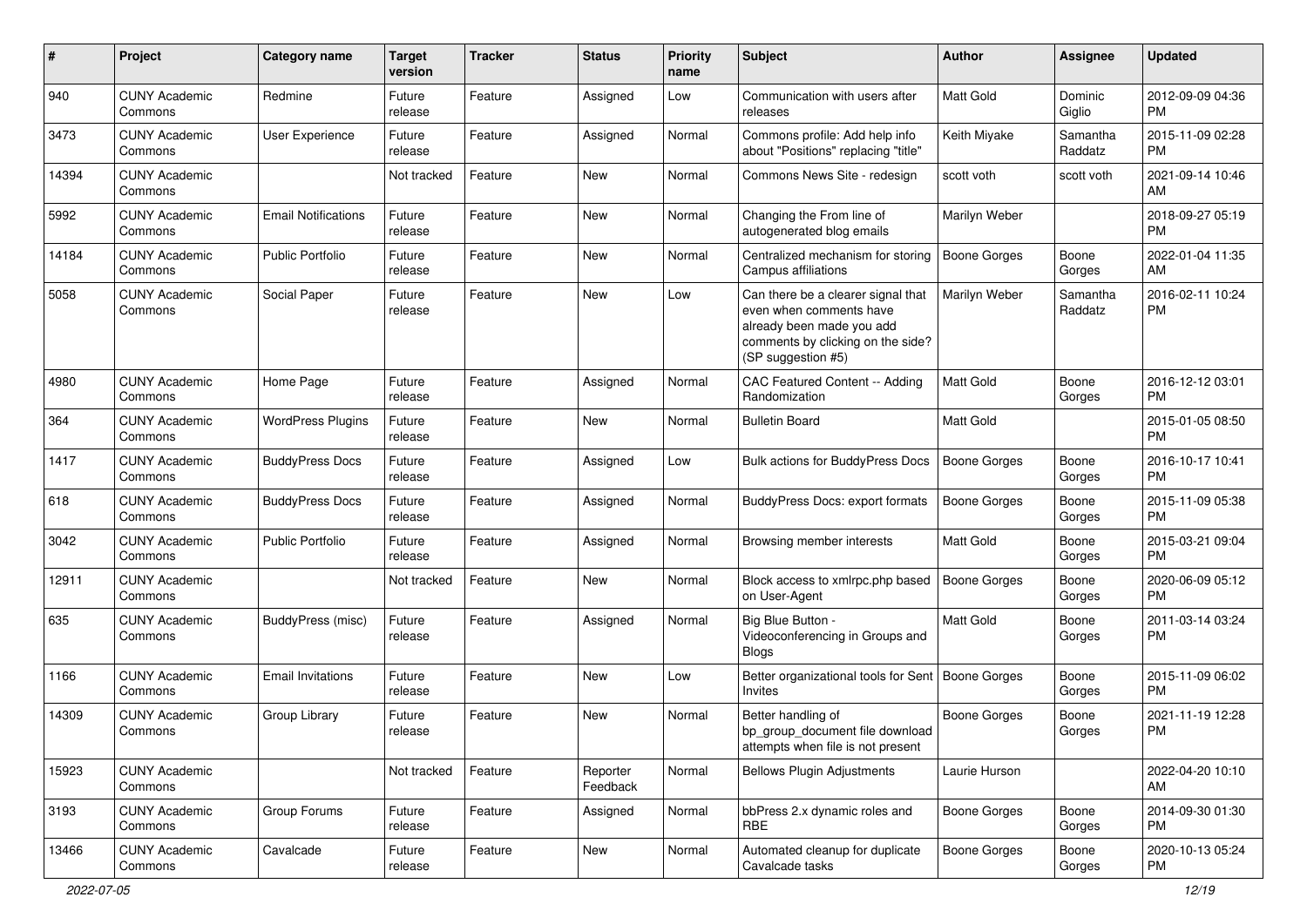| #     | <b>Project</b>                  | Category name            | Target<br>version | <b>Tracker</b> | <b>Status</b>        | Priority<br>name | <b>Subject</b>                                                        | <b>Author</b>           | Assignee        | <b>Updated</b>                |
|-------|---------------------------------|--------------------------|-------------------|----------------|----------------------|------------------|-----------------------------------------------------------------------|-------------------------|-----------------|-------------------------------|
| 5489  | <b>CUNY Academic</b><br>Commons | Social Paper             | Future<br>release | Feature        | New                  | Normal           | Asc/desc sorting for Social Paper<br>directories                      | Boone Gorges            |                 | 2016-04-21 10:06<br><b>PM</b> |
| 2523  | <b>CUNY Academic</b><br>Commons | <b>BuddyPress Docs</b>   | Future<br>release | Feature        | Assigned             | Normal           | Allow Users to Upload Images to<br><b>BP</b> Docs                     | <b>Matt Gold</b>        | Boone<br>Gorges | 2015-11-09 06:14<br><b>PM</b> |
| 6332  | <b>CUNY Academic</b><br>Commons | WordPress (misc)         | Future<br>release | Feature        | <b>New</b>           | Normal           | Allow uploaded files to be marked<br>as private in an ad hoc way      | Boone Gorges            |                 | 2016-10-17 11:41<br><b>PM</b> |
| 1165  | <b>CUNY Academic</b><br>Commons | <b>Email Invitations</b> | Future<br>release | Feature        | Assigned             | Low              | Allow saved lists of invitees under<br>Send Invites                   | <b>Boone Gorges</b>     | Boone<br>Gorges | 2015-11-09 06:03<br><b>PM</b> |
| 13835 | <b>CUNY Academic</b><br>Commons | WordPress (misc)         | Future<br>release | Feature        | New                  | Normal           | Allow OneSearch widget to have<br>'CUNY' as campus                    | Boone Gorges            | Boone<br>Gorges | 2021-11-19 12:39<br><b>PM</b> |
| 4635  | <b>CUNY Academic</b><br>Commons | Authentication           | Future<br>release | Feature        | New                  | Normal           | Allow non-WP authentication                                           | Boone Gorges            | Sonja Leix      | 2019-03-01 02:05<br><b>PM</b> |
| 3308  | <b>CUNY Academic</b><br>Commons | Group Invitations        | Future<br>release | Feature        | Assigned             | Normal           | Allow members to rescind group<br>invitations                         | Matt Gold               | Boone<br>Gorges | 2015-04-01 08:53<br><b>PM</b> |
| 3354  | <b>CUNY Academic</b><br>Commons | <b>Group Files</b>       | Future<br>release | Feature        | Assigned             | Low              | Allow Group Download of Multiple<br><b>Selected Files</b>             | Matt Gold               | Chris Stein     | 2014-08-01 08:50<br>AM        |
| 1167  | <b>CUNY Academic</b><br>Commons | <b>Email Invitations</b> | Future<br>release | Feature        | New                  | Low              | Allow email invitations to be resent                                  | <b>Boone Gorges</b>     | Boone<br>Gorges | 2015-11-12 12:53<br><b>AM</b> |
| 5016  | <b>CUNY Academic</b><br>Commons | Events                   | Future<br>release | Feature        | Assigned             | Low              | Allow comments to be posted on<br>events                              | <b>Matt Gold</b>        | Raymond<br>Hoh  | 2019-03-01 02:23<br><b>PM</b> |
| 15613 | <b>CUNY Academic</b><br>Commons |                          | 2.0.3             | Feature        | Reporter<br>Feedback | Normal           | Adding "Passster" plugin                                              | Laurie Hurson           |                 | 2022-06-29 11:32<br>AM        |
| 2574  | <b>NYCDH Community</b><br>Site  |                          |                   | Feature        | Assigned             | Normal           | Add Way to Upload Files to<br>Groups                                  | Mark Newton             | Raymond<br>Hoh  | 2013-05-18 07:46<br><b>PM</b> |
| 554   | <b>CUNY Academic</b><br>Commons | BuddyPress (misc)        | Future<br>release | Feature        | Assigned             | Normal           | Add Trackback notifications to<br>site-wide activity feed             | <b>Matt Gold</b>        | Boone<br>Gorges | 2015-11-09 06:19<br><b>PM</b> |
| 5199  | <b>CUNY Academic</b><br>Commons | Social Paper             | Future<br>release | Feature        | <b>New</b>           | Normal           | add tables to the SP editor                                           | Marilyn Weber           |                 | 2016-10-24 11:27<br>AM        |
| 16290 | <b>CUNY Academic</b><br>Commons |                          |                   | Feature        | Reporter<br>Feedback | Normal           | Add Table Of Contents Block<br>plug-in                                | Raffi<br>Khatchadourian |                 | 2022-06-24 10:26<br>AM        |
| 2223  | <b>CUNY Academic</b><br>Commons | <b>WordPress Plugins</b> | Future<br>release | Feature        | Assigned             | Low              | Add Participad to the CUNY<br><b>Academic Commons</b>                 | <b>Matt Gold</b>        | Boone<br>Gorges | 2014-09-17 10:03<br><b>PM</b> |
| 3220  | <b>CUNY Academic</b><br>Commons | Public Portfolio         | Future<br>release | Feature        | Assigned             | Normal           | Add indent/outdent option to<br>Formatting Buttons on Profile<br>Page | <b>Matt Gold</b>        | Boone<br>Gorges | 2014-05-21 10:39<br><b>PM</b> |
| 2571  | <b>NYCDH Community</b><br>Site  |                          |                   | Feature        | Assigned             | Normal           | Add Google custom search box to<br>homepage                           | <b>Mark Newton</b>      | Raymond<br>Hoh  | 2013-05-18 07:49<br><b>PM</b> |
| 2573  | <b>NYCDH Community</b><br>Site  |                          |                   | Feature        | Reporter<br>Feedback | Normal           | Add dh nyc twitter list feed to site                                  | <b>Mark Newton</b>      | Matt Gold       | 2013-05-16 11:42<br>PM        |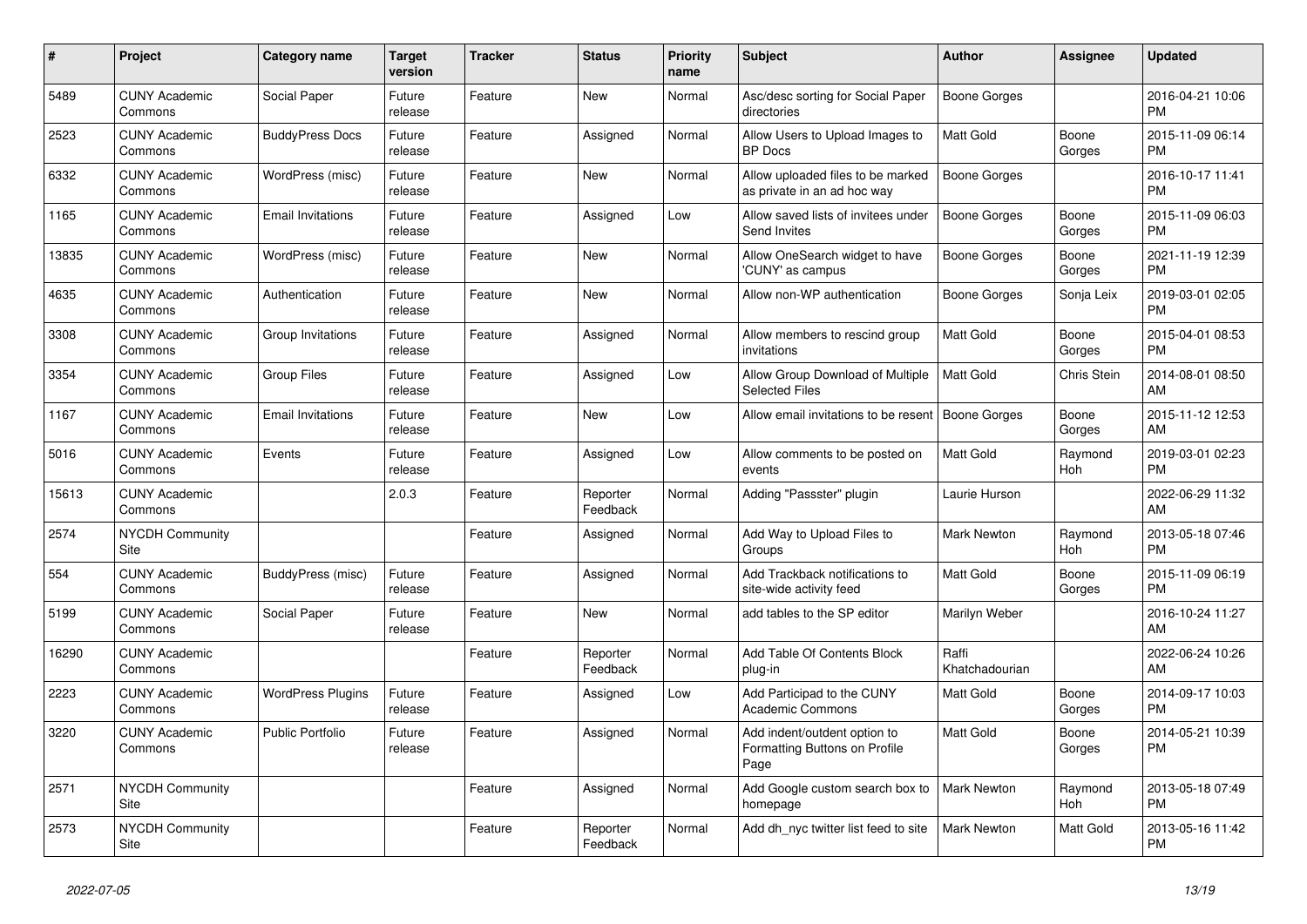| #     | <b>Project</b>                  | Category name             | <b>Target</b><br>version | <b>Tracker</b> | <b>Status</b>        | Priority<br>name | <b>Subject</b>                                                                             | <b>Author</b>     | Assignee            | <b>Updated</b>                |
|-------|---------------------------------|---------------------------|--------------------------|----------------|----------------------|------------------|--------------------------------------------------------------------------------------------|-------------------|---------------------|-------------------------------|
| 11945 | <b>CUNY Academic</b><br>Commons | Reckoning                 | Future<br>release        | Feature        | Reporter<br>Feedback | Normal           | Add Comments bubble to<br>Reckoning views                                                  | Boone Gorges      | Boone<br>Gorges     | 2019-11-12 05:14<br><b>PM</b> |
| 10226 | <b>CUNY Academic</b><br>Commons | Courses                   | Future<br>release        | Feature        | New                  | Normal           | Add "My Courses" to drop down<br>list                                                      | scott voth        | Boone<br>Gorges     | 2021-11-19 12:42<br><b>PM</b> |
| 9895  | <b>CUNY Academic</b><br>Commons | Onboarding                | Future<br>release        | Feature        | Assigned             | Normal           | Add "Accept Invitation"<br>link/button/function to Group<br>and/or Site invitation emails? | Luke Waltzer      | Boone<br>Gorges     | 2018-06-07 12:42<br><b>PM</b> |
| 11789 | <b>CUNY Academic</b><br>Commons | Courses                   | Future<br>release        | Feature        | New                  | Normal           | Ability to remove item from<br>Courses list                                                | Laurie Hurson     | Sonja Leix          | 2019-09-24 12:28<br><b>PM</b> |
| 481   | <b>CUNY Academic</b><br>Commons | Groups (misc)             | Future<br>release        | Feature        | Assigned             | Normal           | ability to archive inactive groups<br>and blogs                                            | Michael Mandiberg | Samantha<br>Raddatz | 2015-11-09 05:56<br><b>PM</b> |
| 3330  | <b>CUNY Academic</b><br>Commons | My Commons                | Future<br>release        | Feature        | Assigned             | Normal           | "Commons Information" tool                                                                 | Boone Gorges      | Chris Stein         | 2014-09-22 08:46<br><b>PM</b> |
| 9941  | <b>CUNY Academic</b><br>Commons | Wiki                      | Not tracked              | Support        | Assigned             | Normal           | Wiki functionality                                                                         | <b>Matt Gold</b>  | Boone<br>Gorges     | 2018-06-26 10:57<br>AM        |
| 14538 | <b>CUNY Academic</b><br>Commons |                           | Not tracked              | Support        | Reporter<br>Feedback | Normal           | <b>Weebly To Commons</b>                                                                   | Laurie Hurson     |                     | 2021-09-14 10:47<br>AM        |
| 10273 | <b>CUNY Academic</b><br>Commons | Registration              | Not tracked              | Support        | Reporter<br>Feedback | Normal           | users combining CF and campus<br>address                                                   | Marilyn Weber     |                     | 2019-09-18 10:58<br>AM        |
| 14784 | <b>CUNY Academic</b><br>Commons |                           |                          | Support        | Reporter<br>Feedback | Normal           | User report of logo problem when<br>using Customizer theme                                 | Marilyn Weber     |                     | 2021-09-17 10:25<br>AM        |
| 12350 | <b>CUNY Academic</b><br>Commons | <b>Blogs (BuddyPress)</b> | Not tracked              | Support        | Reporter<br>Feedback | Normal           | URL creation problem                                                                       | Marilyn Weber     |                     | 2020-02-03 11:27<br>AM        |
| 11545 | <b>CUNY Academic</b><br>Commons | <b>WordPress Plugins</b>  | Not tracked              | Support        | New                  | Normal           | <b>Twitter searches in WordPress</b>                                                       | Gina Cherry       | Matt Gold           | 2019-09-23 01:03<br><b>PM</b> |
| 14911 | <b>CUNY Academic</b><br>Commons | <b>WordPress Themes</b>   | Not tracked              | Support        | <b>New</b>           | Normal           | Twentytwentyone theme                                                                      | Marilyn Weber     |                     | 2021-10-28 10:37<br>AM        |
| 2175  | <b>CUNY Academic</b><br>Commons | WordPress (misc)          | Not tracked              | Support        | Assigned             | Normal           | Subscibe 2 vs. Jetpack<br>subscription options                                             | local admin       | Matt Gold           | 2016-01-26 04:58<br><b>PM</b> |
| 15816 | <b>CUNY Academic</b><br>Commons |                           | Not tracked              | Support        | <b>New</b>           | Normal           | slow loading at SPS                                                                        | Marilyn Weber     |                     | 2022-04-05 01:26<br><b>PM</b> |
| 15767 | <b>CUNY Academic</b><br>Commons | WordPress (misc)          |                          | Support        | New                  | Normal           | Site loading slowly                                                                        | scott voth        | Boone<br>Gorges     | 2022-04-04 08:56<br><b>PM</b> |
| 12328 | <b>CUNY Academic</b><br>Commons |                           | Not tracked              | Support        | <b>New</b>           | Normal           | Sign up Code for Non-CUNY<br>Faculty                                                       | Laurie Hurson     |                     | 2020-01-28 10:25<br>AM        |
| 12484 | <b>CUNY Academic</b><br>Commons |                           | Not tracked              | Support        | Reporter<br>Feedback | Normal           | Sign up Code for COIL Course<br>starting in March                                          | Laurie Hurson     | Matt Gold           | 2020-03-02 02:26<br><b>PM</b> |
| 12247 | <b>CUNY Academic</b><br>Commons | Publicity                 | Not tracked              | Support        | <b>New</b>           | Normal           | <b>Screenshot of First Commons</b><br>Homepage                                             | scott voth        | scott voth          | 2020-01-14 12:08<br><b>PM</b> |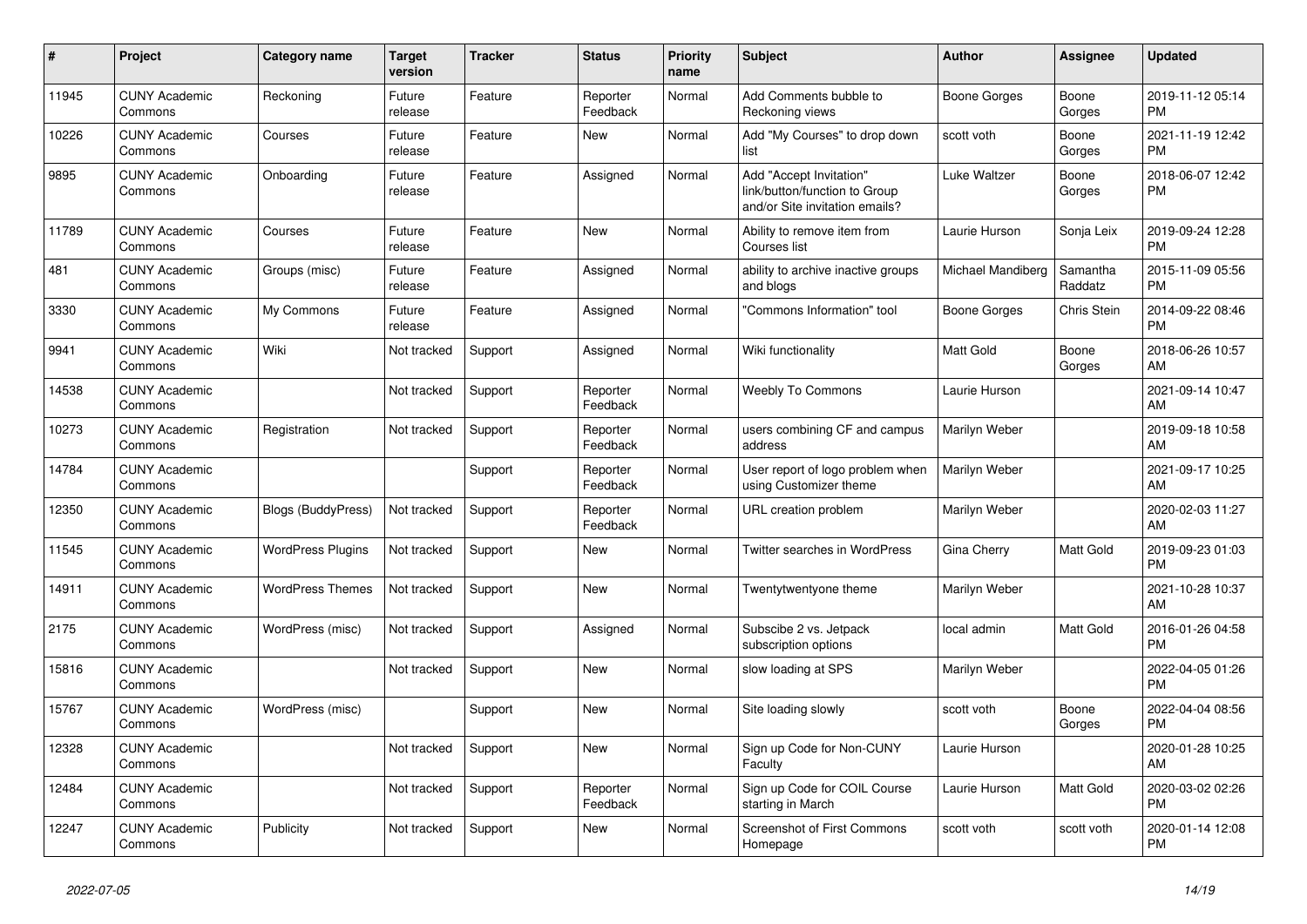| #     | Project                         | <b>Category name</b>     | <b>Target</b><br>version | <b>Tracker</b> | <b>Status</b>        | <b>Priority</b><br>name | <b>Subject</b>                                                    | <b>Author</b>    | <b>Assignee</b>     | <b>Updated</b>                |
|-------|---------------------------------|--------------------------|--------------------------|----------------|----------------------|-------------------------|-------------------------------------------------------------------|------------------|---------------------|-------------------------------|
| 16099 | <b>CUNY Academic</b><br>Commons |                          |                          | Support        | Reporter<br>Feedback | Normal                  | request for Newsletter Glue                                       | Marilyn Weber    |                     | 2022-05-13 12:14<br><b>PM</b> |
| 4070  | <b>CUNY Academic</b><br>Commons | Analytics                | Not tracked              | Support        | Assigned             | Normal                  | Request for JITP site analytics                                   | <b>Matt Gold</b> | Seth Persons        | 2016-02-23 03:09<br><b>PM</b> |
| 11496 | <b>CUNY Academic</b><br>Commons | <b>Public Portfolio</b>  | 1.15.2                   | Support        | <b>New</b>           | Normal                  | Replace Twitter Icon on Member<br>Portfolio page                  | scott voth       | Boone<br>Gorges     | 2019-06-06 01:03<br><b>PM</b> |
| 5826  | <b>CUNY Academic</b><br>Commons | <b>WordPress Plugins</b> | Future<br>release        | Support        | Reporter<br>Feedback | Normal                  | <b>Remove Subscription Options</b><br>plugin from directory       | Sarah Morgano    | Sarah<br>Morgano    | 2016-10-21 04:14<br><b>PM</b> |
| 16110 | <b>CUNY Academic</b><br>Commons |                          |                          | Support        | Reporter<br>Feedback | Normal                  | remove Creative Commons<br>license from pages?                    | Marilyn Weber    | Raymond<br>Hoh      | 2022-05-17 06:11<br><b>PM</b> |
| 14842 | <b>CUNY Academic</b><br>Commons |                          | Not tracked              | Support        | Reporter<br>Feedback | Normal                  | Question about widgets and block<br>editor                        | Gina Cherry      |                     | 2021-10-06 03:01<br><b>PM</b> |
| 15685 | <b>CUNY Academic</b><br>Commons |                          |                          | Support        | New                  | High                    | problem with chrome?                                              | Marilyn Weber    |                     | 2022-04-25 03:40<br><b>PM</b> |
| 13286 | <b>CUNY Academic</b><br>Commons |                          | Not tracked              | Support        | <b>New</b>           | Normal                  | problem connecting with<br>WordPress app                          | Marilyn Weber    | Raymond<br>Hoh      | 2020-09-08 11:16<br>AM        |
| 14900 | <b>CUNY Academic</b><br>Commons |                          | Not tracked              | Support        | Reporter<br>Feedback | Normal                  | previous theme?                                                   | Marilyn Weber    |                     | 2021-10-25 10:31<br>AM        |
| 4986  | <b>CUNY Academic</b><br>Commons | ZenDesk                  | Not tracked              | Support        | Assigned             | Normal                  | Prepare documentation for<br>Zendesk re web widget                | <b>Matt Gold</b> | Samantha<br>Raddatz | 2016-02-25 03:09<br><b>PM</b> |
| 11771 | <b>CUNY Academic</b><br>Commons |                          | Not tracked              | Support        | Reporter<br>Feedback | Normal                  | post displays in sections                                         | Marilyn Weber    |                     | 2019-08-20 10:34<br>AM        |
| 11788 | <b>CUNY Academic</b><br>Commons | <b>WordPress Plugins</b> | Future<br>release        | Support        | Reporter<br>Feedback | Normal                  | Plugin Request - Browse Aloud                                     | scott voth       |                     | 2019-09-24 08:42<br>AM        |
| 8607  | <b>CUNY Academic</b><br>Commons |                          | Not tracked              | Support        | New                  | Normal                  | Paypal?                                                           | Marilyn Weber    | Matt Gold           | 2018-05-15 01:37<br><b>PM</b> |
| 14074 | <b>CUNY Academic</b><br>Commons | WordPress (misc)         | Not tracked              | Support        | Reporter<br>Feedback | Normal                  | page password protection problem                                  | Marilyn Weber    |                     | 2021-03-02 11:03<br>AM        |
| 12004 | <b>CUNY Academic</b><br>Commons |                          | Not tracked              | Support        | Reporter<br>Feedback | Normal                  | Notifications for spam blog<br>comments                           | Gina Cherry      | Raymond<br>Hoh      | 2019-11-01 12:05<br><b>PM</b> |
| 15045 | <b>CUNY Academic</b><br>Commons |                          |                          | Support        | New                  | Normal                  | no result for KCeL in the search<br>box on the commons            | Marilyn Weber    |                     | 2021-12-10 11:29<br>AM        |
| 15169 | <b>CUNY Academic</b><br>Commons |                          | 2.0.3                    | Support        | Reporter<br>Feedback | Normal                  | new Prelude website zipfiles for<br>custom theme and other files. | Marilyn Weber    |                     | 2022-06-29 11:32<br>AM        |
| 11883 | <b>CUNY Academic</b><br>Commons | Help/Codex               | Not tracked              | Support        | New                  | Normal                  | Need Embedding Help Page<br>Update (Tableau)                      | Anthony Wheeler  | scott voth          | 2019-09-24 08:49<br>AM        |
| 10839 | <b>CUNY Academic</b><br>Commons | About page               | Not tracked              | Support        | <b>New</b>           | Normal                  | <b>Mission Statement Needs</b><br>Revision                        | scott voth       | Matt Gold           | 2018-12-26 10:58<br>AM        |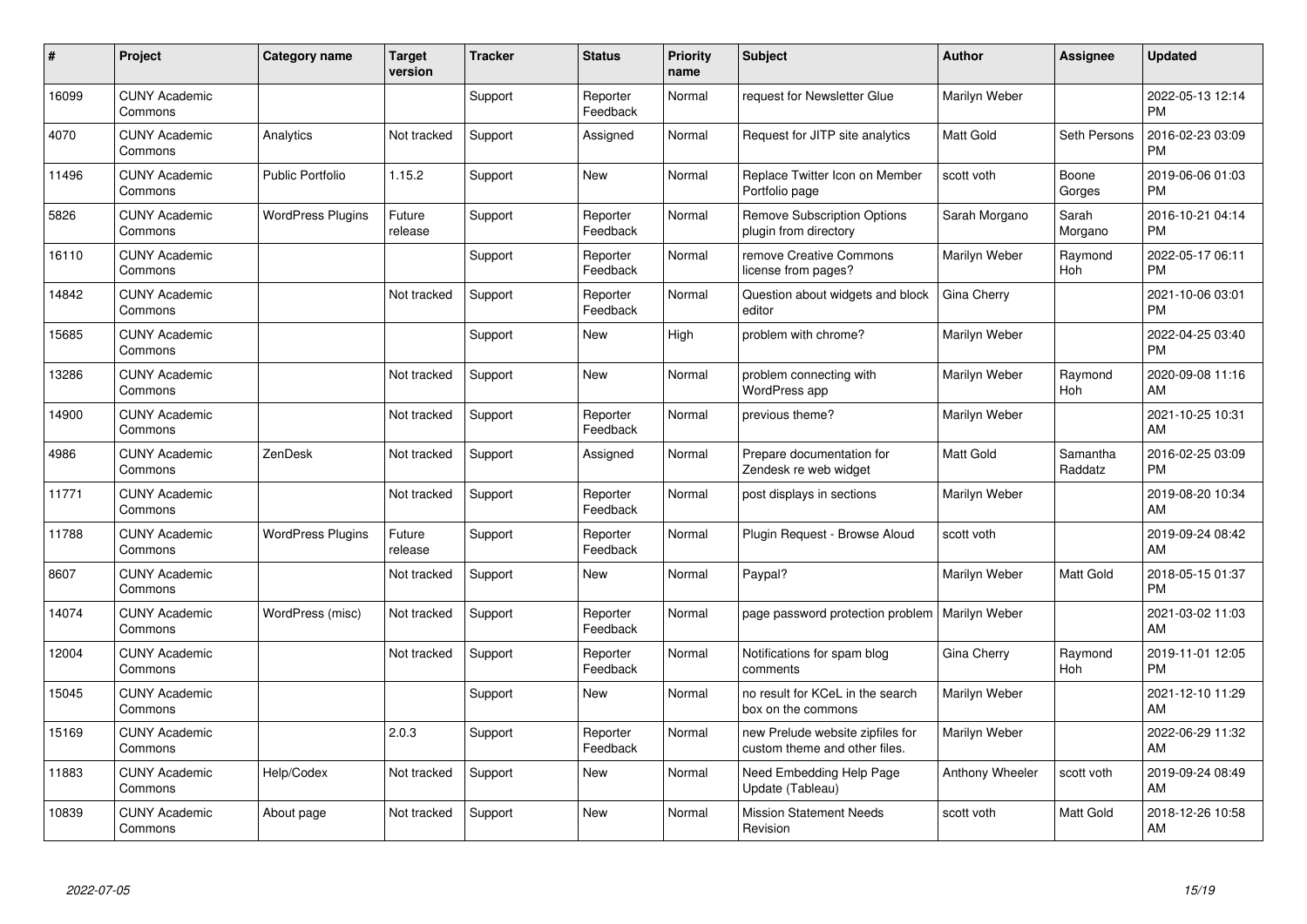| #     | Project                         | <b>Category name</b>     | <b>Target</b><br>version | <b>Tracker</b> | <b>Status</b>        | <b>Priority</b><br>name | <b>Subject</b>                                                                            | <b>Author</b>    | <b>Assignee</b>  | <b>Updated</b>                |
|-------|---------------------------------|--------------------------|--------------------------|----------------|----------------------|-------------------------|-------------------------------------------------------------------------------------------|------------------|------------------|-------------------------------|
| 14398 | <b>CUNY Academic</b><br>Commons |                          | Not tracked              | Support        | Reporter<br>Feedback | Normal                  | Events plug-in notification problem                                                       | Marilyn Weber    |                  | 2021-05-11 11:21<br>AM        |
| 15565 | <b>CUNY Academic</b><br>Commons |                          |                          | Support        | New                  | Normal                  | Events - send updates to an email<br>listserv                                             | Marilyn Weber    |                  | 2022-03-10 01:06<br><b>PM</b> |
| 15655 | <b>CUNY Academic</b><br>Commons |                          | 2.0.3                    | Support        | Reporter<br>Feedback | Normal                  | Event Aggregator plugin?                                                                  | Marilyn Weber    |                  | 2022-06-29 11:32<br>AM        |
| 12382 | <b>CUNY Academic</b><br>Commons | Membership               | Not tracked              | Support        | <b>New</b>           | Normal                  | Email request change                                                                      | Marilyn Weber    | Marilyn<br>Weber | 2020-02-06 12:56<br><b>PM</b> |
| 11493 | <b>CUNY Academic</b><br>Commons | Domain Mapping           | Not tracked              | Support        | Reporter<br>Feedback | Normal                  | Domain Mapping Request - Talia<br>Schaffer                                                | scott voth       | Matt Gold        | 2019-08-06 08:39<br>AM        |
| 9207  | <b>CUNY Academic</b><br>Commons |                          | Future<br>release        | Support        | Reporter<br>Feedback | Normal                  | display dashboards made in<br>Tableau?                                                    | Marilyn Weber    | Boone<br>Gorges  | 2018-04-10 10:42<br>AM        |
| 11386 | <b>CUNY Academic</b><br>Commons | WordPress - Media        | Not tracked              | Support        | Reporter<br>Feedback | Normal                  | disappearing images                                                                       | scott voth       | Boone<br>Gorges  | 2019-05-14 10:32<br>AM        |
| 15260 | <b>CUNY Academic</b><br>Commons |                          |                          | Support        | Reporter<br>Feedback | Normal                  | Diacritical markings   European<br><b>Stages</b>                                          | Marilyn Weber    |                  | 2022-02-04 08:16<br>AM        |
| 11509 | <b>CUNY Academic</b><br>Commons |                          | Not tracked              | Support        | Reporter<br>Feedback | Normal                  | deleted Page causing a Menu<br>problem?                                                   | Marilyn Weber    |                  | 2019-06-04 09:54<br>AM        |
| 13946 | <b>CUNY Academic</b><br>Commons | <b>WordPress Plugins</b> | 2.1.0                    | Support        | Assigned             | Normal                  | Custom Embed handler For<br>OneDrive files                                                | scott voth       | Raymond<br>Hoh   | 2022-05-26 10:46<br>AM        |
| 636   | <b>CUNY Academic</b><br>Commons | WordPress (misc)         | Not tracked              | Support        | Assigned             | Normal                  | Create Lynda.com-like Table of<br><b>Contents for Prospective Tutorial</b><br>Screencasts | <b>Matt Gold</b> | scott voth       | 2016-02-23 03:12<br><b>PM</b> |
| 11149 | <b>CUNY Academic</b><br>Commons |                          | Not tracked              | Support        | Reporter<br>Feedback | Normal                  | comments getting blocked                                                                  | Marilyn Weber    | Raymond<br>Hoh   | 2019-03-26 11:40<br>AM        |
| 11519 | <b>CUNY Academic</b><br>Commons |                          | Not tracked              | Support        | Assigned             | Normal                  | comment option not appearing                                                              | Marilyn Weber    |                  | 2019-09-24 10:28<br>AM        |
| 10982 | <b>CUNY Academic</b><br>Commons | Domain Mapping           | Not tracked              | Support        | Reporter<br>Feedback | Normal                  | <b>CNAME</b> question                                                                     | scott voth       |                  | 2019-01-22 04:29<br><b>PM</b> |
| 11449 | <b>CUNY Academic</b><br>Commons | WordPress - Media        | Not tracked              | Support        | Reporter<br>Feedback | Normal                  | Cloning Media Library for JITP<br>from Staging to Production Site                         | Patrick DeDauw   | Boone<br>Gorges  | 2019-05-13 12:00<br><b>PM</b> |
| 14994 | <b>CUNY Academic</b><br>Commons | cdev.gc.cuny.edu         | Not tracked              | Support        | In Progress          | Normal                  | Clear Cache on CDEV                                                                       | scott voth       | Raymond<br>Hoh   | 2021-12-07 03:51<br><b>PM</b> |
| 10657 | <b>CUNY Academic</b><br>Commons |                          | Not tracked              | Support        | Reporter<br>Feedback | Normal                  | child theme problems                                                                      | Marilyn Weber    |                  | 2018-11-08 01:19<br><b>PM</b> |
| 11624 | <b>CUNY Academic</b><br>Commons | WordPress (misc)         | Not tracked              | Support        | New                  | Normal                  | Change pages into posts or swap<br>database for a Commons site?                           | Stephen Klein    | Raymond<br>Hoh   | 2019-07-09 11:04<br>AM        |
| 13975 | <b>CUNY Academic</b><br>Commons | Social Paper             | Not tracked              | Support        | Reporter<br>Feedback | Normal                  | can't approve comments on Social<br>Paper paper                                           | Marilyn Weber    |                  | 2021-02-12 09:33<br>AM        |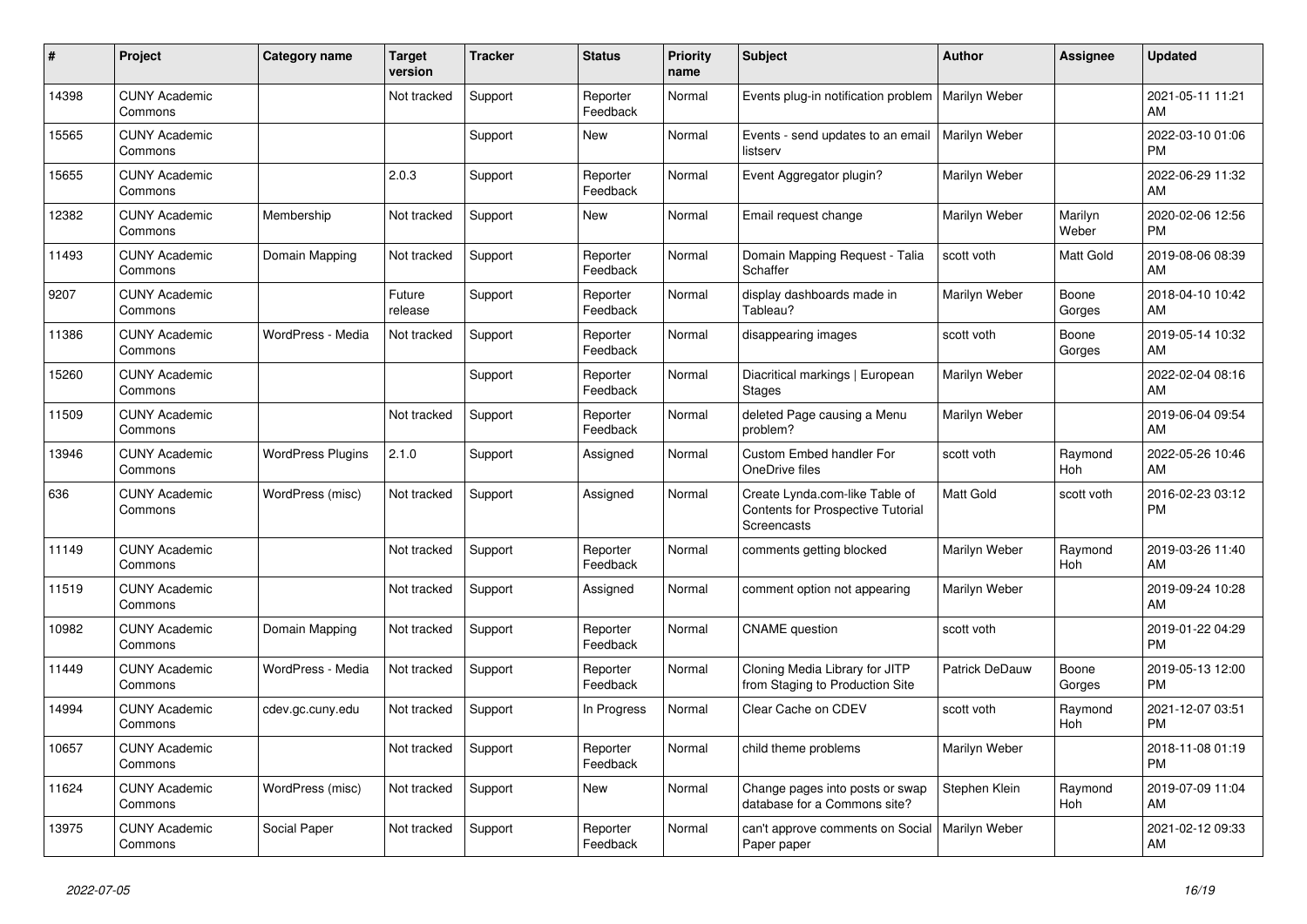| #     | Project                         | <b>Category name</b>     | <b>Target</b><br>version | <b>Tracker</b> | <b>Status</b>        | <b>Priority</b><br>name | <b>Subject</b>                                                      | <b>Author</b>    | <b>Assignee</b>    | <b>Updated</b>                |
|-------|---------------------------------|--------------------------|--------------------------|----------------|----------------------|-------------------------|---------------------------------------------------------------------|------------------|--------------------|-------------------------------|
| 11787 | <b>CUNY Academic</b><br>Commons |                          | Not tracked              | Support        | Reporter<br>Feedback | Normal                  | automated comments notifications<br>on ZenDesk                      | Marilyn Weber    |                    | 2019-08-26 06:18<br><b>PM</b> |
| 9211  | <b>CUNY Academic</b><br>Commons | <b>WordPress Plugins</b> | Future<br>release        | Support        | Reporter<br>Feedback | Normal                  | Auto-Role Setting in Forum Plugin<br>Causing Some Confusion         | Luke Waltzer     | Boone<br>Gorges    | 2018-03-13 11:44<br>AM        |
| 15176 | <b>CUNY Academic</b><br>Commons |                          | Not tracked              | Support        | Reporter<br>Feedback | Normal                  | Archiving Q Writing & Old<br>Wordpress Sites on the Commons         | Laurie Hurson    |                    | 2022-02-08 10:28<br>AM        |
| 15370 | <b>CUNY Academic</b><br>Commons |                          |                          | Support        | Reporter<br>Feedback | Normal                  | All-in-One Event Calendar?                                          | Marilyn Weber    |                    | 2022-02-17 11:03<br>AM        |
| 3492  | <b>CUNY Academic</b><br>Commons | <b>WordPress Themes</b>  | Future<br>release        | Support        | Assigned             | Normal                  | Add CBOX theme to the<br>Commons                                    | scott voth       | Raymond<br>Hoh     | 2014-10-08 05:55<br><b>PM</b> |
| 13255 | <b>CUNY Academic</b><br>Commons |                          | Not tracked              | Support        | Reporter<br>Feedback | Normal                  | Accessibility problems                                              | Marilyn Weber    |                    | 2020-09-01 05:48<br><b>PM</b> |
| 13034 | <b>CUNY Academic</b><br>Commons |                          | Not tracked              | Support        | Reporter<br>Feedback | Normal                  | a site is asking people to join the<br>Commons to get a download    | Marilyn Weber    |                    | 2020-07-12 07:23<br>AM        |
| 11848 | <b>CUNY Academic</b><br>Commons |                          | Not tracked              | Support        | Hold                 | Normal                  | a Dean of Faculty wants to share<br>a large file                    | Marilyn Weber    |                    | 2019-09-24 08:44<br>AM        |
| 9729  | <b>CUNY Academic</b><br>Commons | <b>SEO</b>               | Not tracked              | Support        | <b>New</b>           | Normal                  | 503 Errors showing on<br>newlaborforum.cuny.edu                     | Diane Krauthamer | Raymond<br>Hoh     | 2018-05-22 04:48<br><b>PM</b> |
| 14983 | <b>CUNY Academic</b><br>Commons | WordPress (misc)         | Not tracked              | Support        | Reporter<br>Feedback | Normal                  | 'Read More" tag not working                                         | Rebecca Krisel   | Raymond<br>Hoh     | 2021-11-23 01:17<br><b>PM</b> |
| 12352 | <b>CUNY Academic</b><br>Commons |                          | Not tracked              | Support        | <b>New</b>           | Normal                  | "posts list" page builder block<br>option                           | Marilyn Weber    |                    | 2020-02-03 01:29<br><b>PM</b> |
| 12741 | <b>CUNY Academic</b><br>Commons | <b>WordPress Plugins</b> | Not tracked              | Support        | Reporter<br>Feedback | Normal                  | Tableau Public Viz Block                                            | Marilyn Weber    | Raymond<br>Hoh     | 2020-05-12 11:00<br>AM        |
| 12392 | <b>CUNY Academic</b><br>Commons | Help/Codex               | Not tracked              | Documentation  | <b>New</b>           | Normal                  | <b>Updates to Common Commons</b><br>Questions on Help Page          | scott voth       | Margaret<br>Galvan | 2020-02-11 10:53<br>AM        |
| 2666  | <b>CUNY Academic</b><br>Commons | About page               | Not tracked              | Documentation  | Assigned             | Normal                  | <b>Update About Text</b>                                            | Chris Stein      | Luke Waltzer       | 2016-03-04 11:19<br>AM        |
| 3524  | <b>CUNY Academic</b><br>Commons | Documentation            | Not tracked              | Documentation  | Assigned             | Normal                  | Post describing all you can do<br>when starting up a new blog/group | <b>Matt Gold</b> | scott voth         | 2014-10-04 12:56<br><b>PM</b> |
| 3565  | <b>CUNY Academic</b><br>Commons | My Commons               | Not tracked              | Documentation  | <b>New</b>           | Normal                  | Load Newest inconsistencies                                         | Chris Stein      | scott voth         | 2015-11-09 01:16<br><b>PM</b> |
| 8666  | <b>CUNY Academic</b><br>Commons | Teaching                 | Not tracked              | Documentation  | Assigned             | Normal                  | Create Teaching on the Commons   Matt Gold<br>Resource Page         |                  | Laurie Hurson      | 2019-09-23 03:16<br><b>PM</b> |
| 3369  | <b>CUNY Academic</b><br>Commons | Reply By Email           | Not tracked              | Outreach       | Hold                 | Normal                  | Release reply by email to WP<br>plugin directory                    | <b>Matt Gold</b> | Raymond<br>Hoh     | 2016-03-01 12:46<br><b>PM</b> |
| 9015  | <b>CUNY Academic</b><br>Commons | Groups (misc)            | Not tracked              | Outreach       | Assigned             | Normal                  | Email group admins the email<br>addresses of their groups           | <b>Matt Gold</b> | Matt Gold          | 2018-01-02 09:54<br>AM        |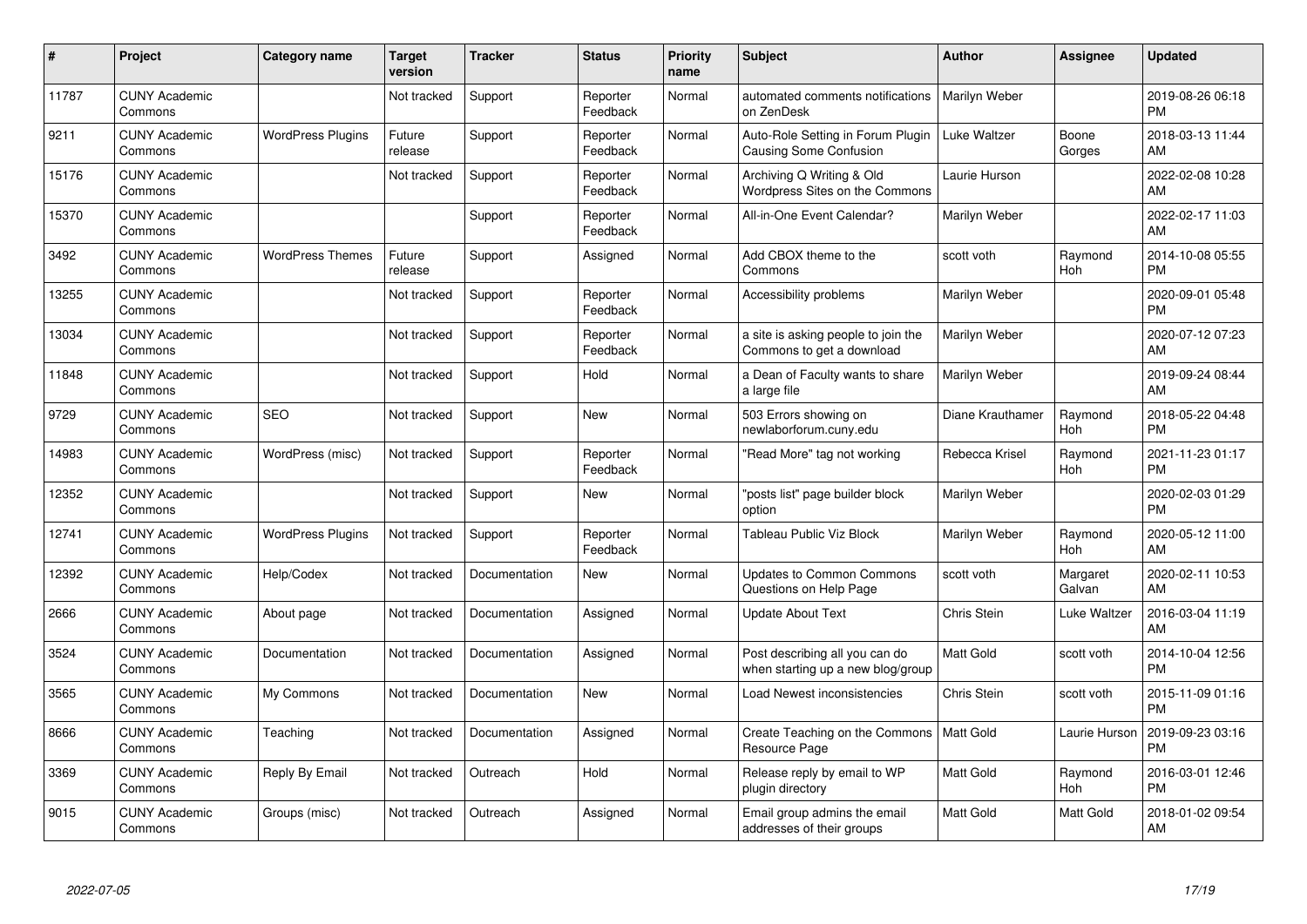| #     | Project                         | <b>Category name</b>        | <b>Target</b><br>version | <b>Tracker</b> | <b>Status</b>        | <b>Priority</b><br>name | <b>Subject</b>                                                                       | <b>Author</b>    | Assignee            | <b>Updated</b>                |
|-------|---------------------------------|-----------------------------|--------------------------|----------------|----------------------|-------------------------|--------------------------------------------------------------------------------------|------------------|---------------------|-------------------------------|
| 5298  | <b>CUNY Academic</b><br>Commons |                             | Not tracked              | Publicity      | New                  | Normal                  | Survey Pop-Up Text                                                                   | Samantha Raddatz | Samantha<br>Raddatz | 2016-03-22 12:27<br><b>PM</b> |
| 3511  | <b>CUNY Academic</b><br>Commons | Publicity                   | 1.7                      | Publicity      | Assigned             | Normal                  | Social media for 1.7                                                                 | Micki Kaufman    | Sarah<br>Morgano    | 2014-10-14 03:32<br><b>PM</b> |
| 3506  | <b>CUNY Academic</b><br>Commons | Publicity                   | 1.7                      | Publicity      | New                  | Normal                  | Prepare 1.7 email messaging                                                          | Micki Kaufman    | Micki<br>Kaufman    | 2014-10-01 12:36<br><b>PM</b> |
| 3510  | <b>CUNY Academic</b><br>Commons | Publicity                   | 1.7                      | Publicity      | Assigned             | Normal                  | Post on the News Blog re: 'My<br>Commons'                                            | Micki Kaufman    | Sarah<br>Morgano    | 2014-10-15 11:18<br>AM        |
| 2612  | <b>CUNY Academic</b><br>Commons |                             | Not tracked              | Publicity      | Assigned             | Normal                  | Pinterest site for the Commons                                                       | local admin      | Sarah<br>Morgano    | 2016-03-04 11:19<br>AM        |
| 14475 | <b>CUNY Academic</b><br>Commons |                             | Not tracked              | Publicity      | New                  | Normal                  | OER Showcase Page                                                                    | Laurie Hurson    | Laurie Hurson       | 2021-09-14 10:46<br>AM        |
| 6014  | <b>CUNY Academic</b><br>Commons | Publicity                   | Future<br>release        | Publicity      | Reporter<br>Feedback | Normal                  | Google search listing                                                                | <b>Matt Gold</b> | Boone<br>Gorges     | 2016-09-21 03:48<br><b>PM</b> |
| 6665  | <b>CUNY Academic</b><br>Commons |                             | Not tracked              | Publicity      | <b>New</b>           | Normal                  | Dead Link in 1.10 announcement<br>post                                               | Paige Dupont     | Stephen Real        | 2016-12-01 03:11<br><b>PM</b> |
| 3509  | <b>CUNY Academic</b><br>Commons | Publicity                   | 1.7                      | Publicity      | New                  | Normal                  | Create 1.7 digital signage imagery                                                   | Micki Kaufman    | Marilyn<br>Weber    | 2014-10-01 12:40<br><b>PM</b> |
| 11393 | <b>CUNY Academic</b><br>Commons |                             | Not tracked              | Publicity      | New                  | Normal                  | After 1.15 release, ceate a hero<br>slide and post about adding a site<br>to a group | scott voth       | Patrick<br>Sweeney  | 2019-05-14 10:32<br>AM        |
| 14504 | <b>CUNY Academic</b><br>Commons |                             | Not tracked              | Publicity      | Reporter<br>Feedback | Normal                  | Adding showcases to home page<br>menu                                                | Laurie Hurson    | Boone<br>Gorges     | 2022-01-19 03:26<br><b>PM</b> |
| 4027  | <b>CUNY Academic</b><br>Commons | Commons In A Box            | Not tracked              | Design/UX      | Assigned             | Normal                  | Usability review of CBOX update<br>procedures                                        | <b>Matt Gold</b> | Samantha<br>Raddatz | 2015-05-11 06:36<br><b>PM</b> |
| 11843 | <b>CUNY Academic</b><br>Commons | WordPress (misc)            | Future<br>release        | Design/UX      | <b>New</b>           | Normal                  | Tweaking the Gutenberg Editor<br>Interface                                           | Laurie Hurson    |                     | 2022-04-26 12:00<br><b>PM</b> |
| 860   | <b>CUNY Academic</b><br>Commons | Design                      | Future<br>release        | Design/UX      | Assigned             | Normal                  | <b>Standardize Button Treatment</b><br>Across the Commons                            | Chris Stein      | Chris Stein         | 2014-05-01 09:45<br>AM        |
| 3577  | <b>CUNY Academic</b><br>Commons | My Commons                  | Future<br>release        | Design/UX      | Assigned             | Normal                  | Replies to items in My Commons                                                       | <b>Matt Gold</b> | Raymond<br>Hoh      | 2015-04-09 05:19<br><b>PM</b> |
| 4622  | <b>CUNY Academic</b><br>Commons | <b>Public Portfolio</b>     | Future<br>release        | Design/UX      | <b>New</b>           | Normal                  | <b>Profile Visibility Settings</b>                                                   | Samantha Raddatz | Samantha<br>Raddatz | 2015-09-21 12:18<br><b>PM</b> |
| 10580 | <b>CUNY Academic</b><br>Commons | Information<br>Architecture | Future<br>release        | Design/UX      | <b>New</b>           | Normal                  | Primary nav item review                                                              | Boone Gorges     | Sara Cannon         | 2022-06-28 01:29<br><b>PM</b> |
| 4903  | <b>CUNY Academic</b><br>Commons | Events                      | Future<br>release        | Design/UX      | Assigned             | Normal                  | Improving visual appearance of<br>event calendars                                    | <b>Matt Gold</b> | Boone<br>Gorges     | 2016-10-13 11:51<br>AM        |
| 15210 | <b>CUNY Academic</b><br>Commons | Analytics                   | Not tracked              | Design/UX      | <b>New</b>           | Normal                  | Google Analytics improvements                                                        | Colin McDonald   | Boone<br>Gorges     | 2022-05-24 10:47<br>AM        |